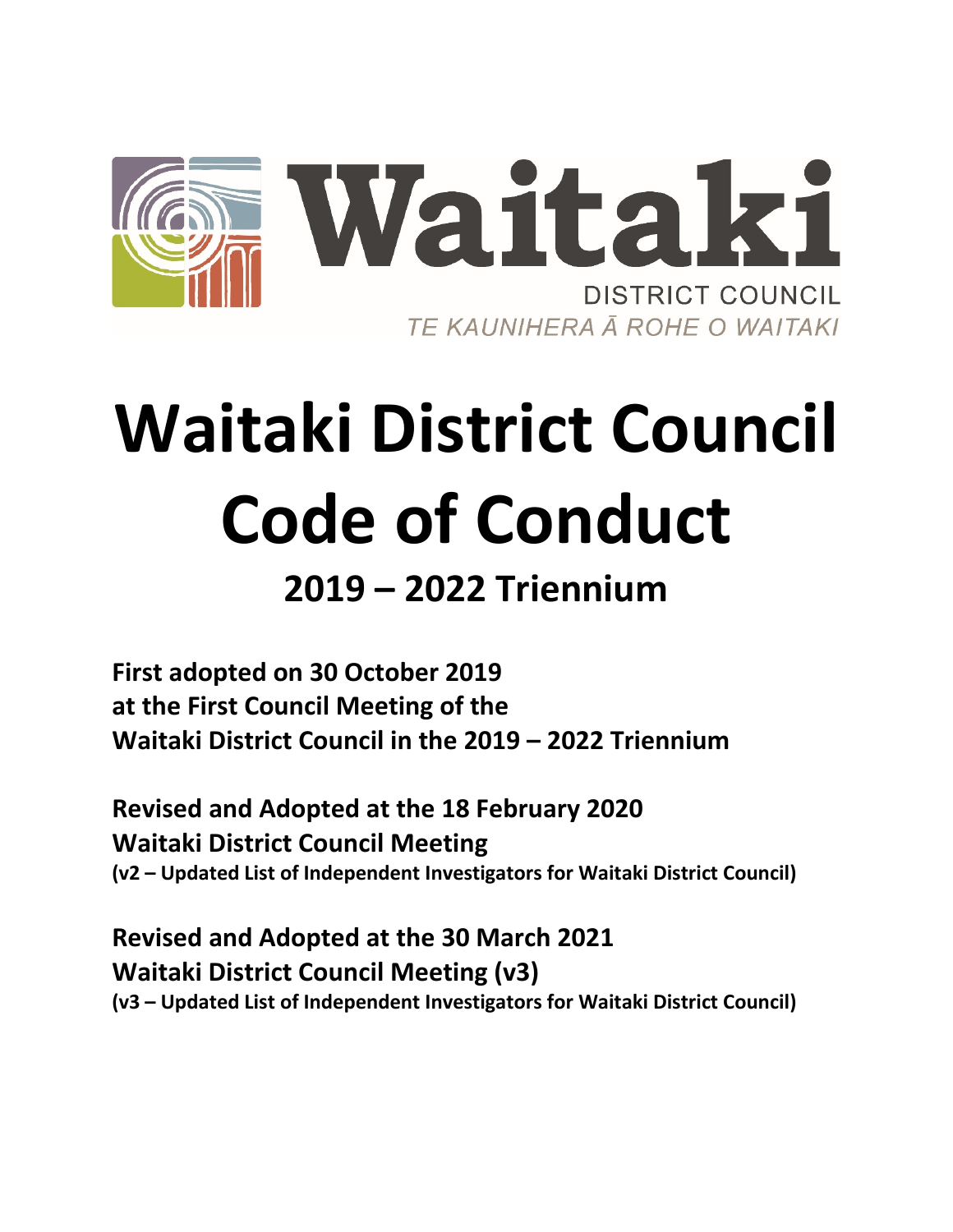## **Contents**

| 1.  |                                                                                     |  |  |
|-----|-------------------------------------------------------------------------------------|--|--|
| 2.  |                                                                                     |  |  |
| 3.  |                                                                                     |  |  |
| 4.  |                                                                                     |  |  |
|     | 4.1                                                                                 |  |  |
|     | 4.2                                                                                 |  |  |
| 5.  |                                                                                     |  |  |
|     | 5.1                                                                                 |  |  |
|     | 5.2                                                                                 |  |  |
|     | 5.3                                                                                 |  |  |
| 6.  |                                                                                     |  |  |
| 7.  |                                                                                     |  |  |
|     | 7.1                                                                                 |  |  |
|     | 7.2                                                                                 |  |  |
| 8.  |                                                                                     |  |  |
| 9.  |                                                                                     |  |  |
| 10. |                                                                                     |  |  |
| 11. |                                                                                     |  |  |
| 12. |                                                                                     |  |  |
|     |                                                                                     |  |  |
|     |                                                                                     |  |  |
|     |                                                                                     |  |  |
| 13. |                                                                                     |  |  |
|     |                                                                                     |  |  |
|     |                                                                                     |  |  |
| 14. |                                                                                     |  |  |
|     |                                                                                     |  |  |
|     |                                                                                     |  |  |
|     |                                                                                     |  |  |
|     |                                                                                     |  |  |
|     |                                                                                     |  |  |
|     |                                                                                     |  |  |
|     |                                                                                     |  |  |
|     |                                                                                     |  |  |
|     | Appendix C: Process where a complaint is referred to an independent investigator 19 |  |  |
|     |                                                                                     |  |  |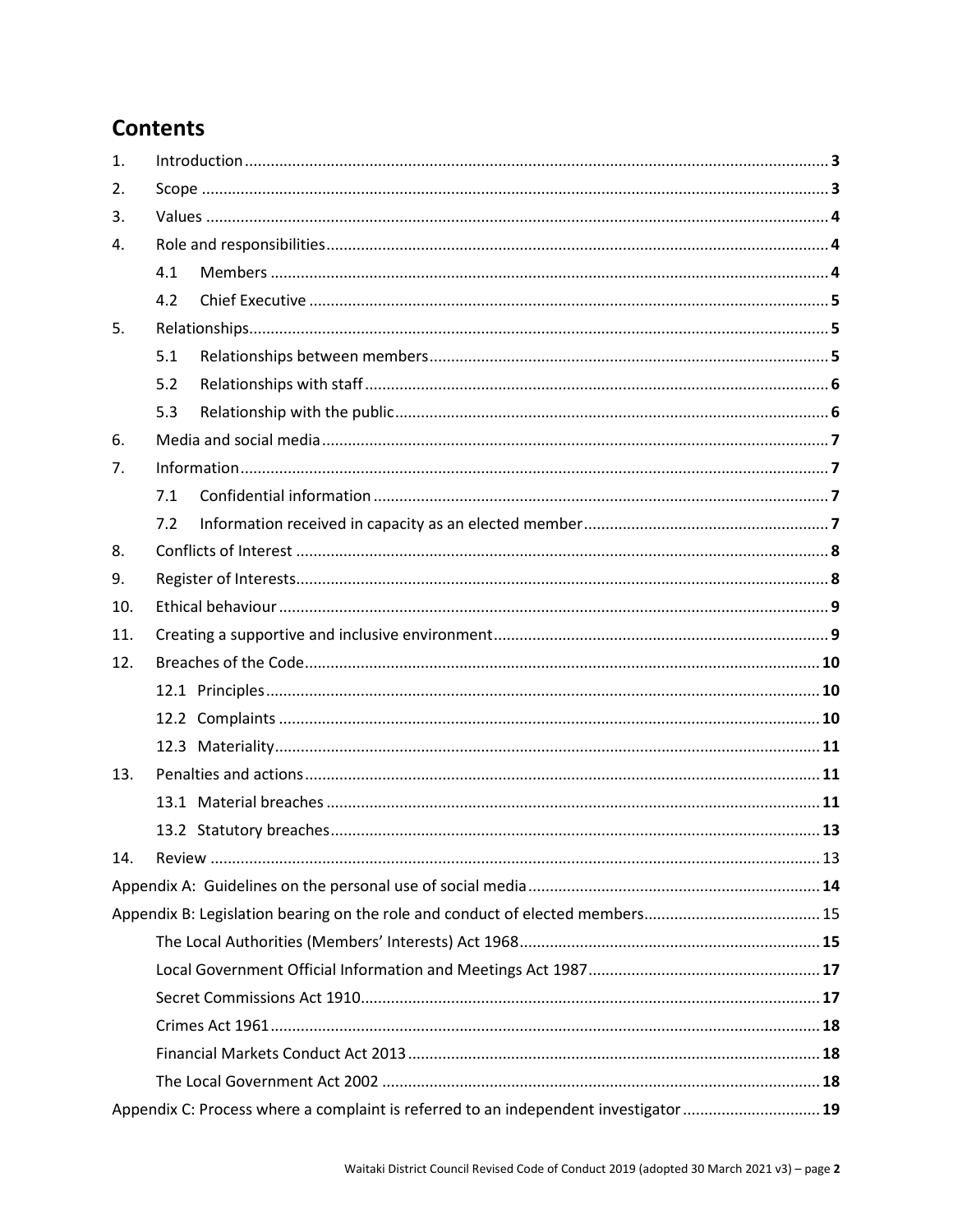## <span id="page-2-0"></span>**1. Introduction**

The Code of Conduct (the Code) sets out the standards of behavior expected from elected members in the exercise of their duties. Its purpose is to:

- Enhance the effectiveness of the local authority and the provision of good local government of the community, city, district or region;
- Promote effective decision-making and community engagement;
- Enhance the credibility and accountability of the local authority to its communities; and
- Develop a culture of mutual trust, respect and tolerance between the members of the local authority and between the members and management.

This purpose is given effect through the values, roles, responsibilities and specific behaviors agreed in the code.

## <span id="page-2-1"></span>**2. Scope**

The Code has been adopted in accordance with clause 15(1) of Schedule 7 of the Local Government Act 2002 (LGA 2002) and applies to all members, including the members of any local boards as well as the members of any community boards that have agreed to adopt it. The Code is designed to deal with the behaviour of members towards:

- Each other:
- The Chief Executive and staff;
- The media; and
- The general public.

It is also concerned with the disclosure of information that members receive in their capacity as elected members and information which impacts on the ability of the local authority to give effect to its statutory responsibilities.

The Code can only be amended (or substituted by a replacement Code) by a vote of at least 75 per cent of members present at a meeting when amendment to the Code is being considered. The Code should be read in conjunction with the Council's Standing Orders.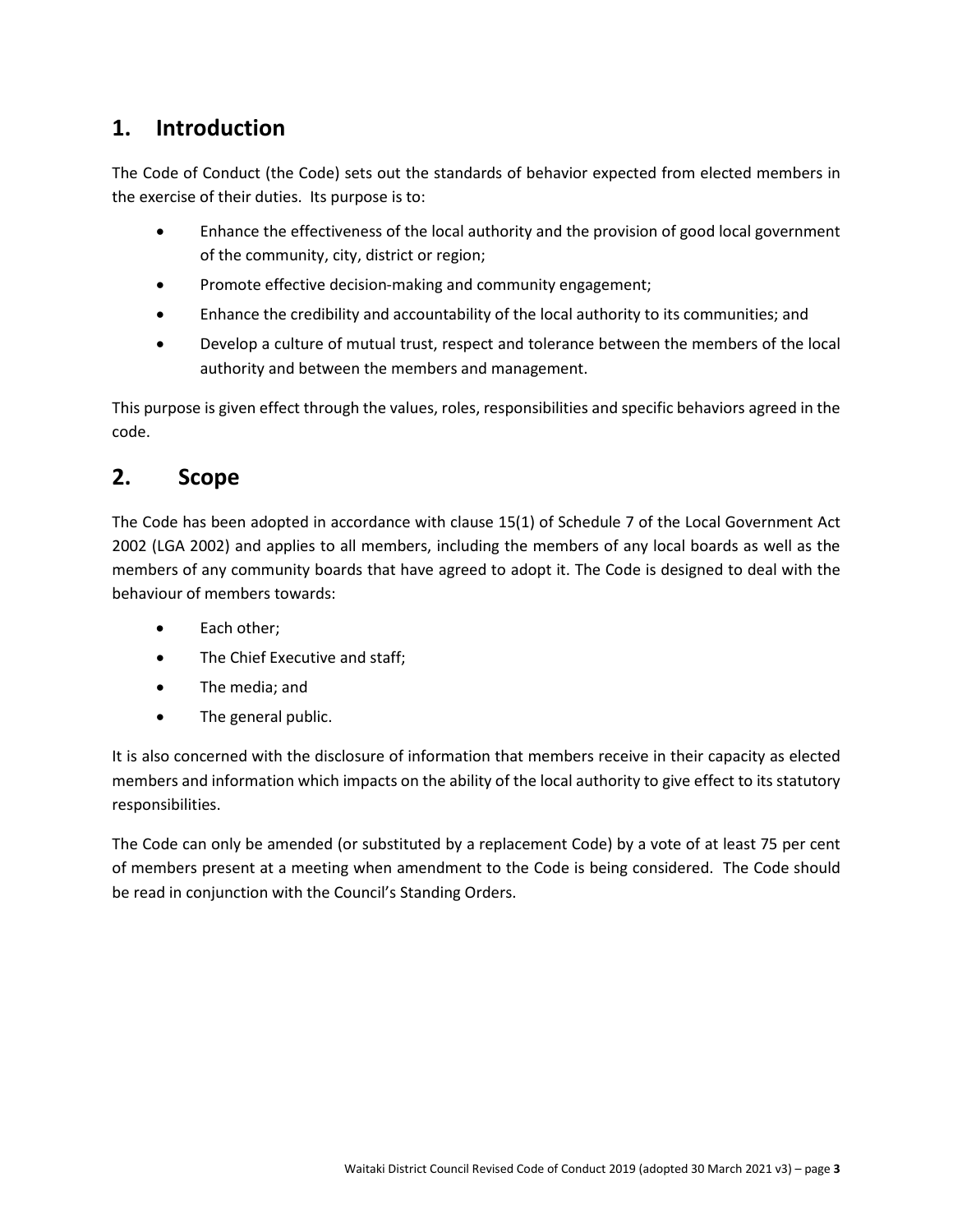## <span id="page-3-0"></span>**3. Values**

The Code is designed to give effect to the following values:

- 1. **Public interest**: members will serve the best interests of the people within their community, district or region and discharge their duties conscientiously, to the best of their ability.
- 2. **Public trust:** members, in order to foster community confidence and trust in their Council, will work together constructively in an accountable and transparent manner;
- 3. **Ethical behaviour**: members will act with honesty and integrity at all times and respect the impartiality and integrity of officials;
- 4. **Objectivity:** members will make decisions on merit; including appointments, awarding contracts, and recommending individuals for rewards or benefits.
- 5. **Respect for others**: will treat people, including other members, with respect and courtesy, regardless of their race, age, religion, gender, sexual orientation, or disability.
- 6. **Duty to uphold the law:** members will comply with all legislative requirements applying to their role, abide by the Code of Conduct and act in accordance with the trust placed in them by the public.
- 7. **Equitable contribution:** members will take all reasonable steps to fulfil the duties and responsibilities of office, including attending meetings and workshops, preparing for meetings, attending civic events, and participating in relevant training seminars.
- 8. **Leadership:** members will actively promote and support these principles and ensure they are reflected in the way in which the Council operates, including a regular review and assessment of the Council's collective performance.<sup>[1](#page-3-3)</sup>

These values complement, and work in conjunction with, the principles of s14 of the LGA 2002 and the governance principles of s39 of the LGA 2002.

## <span id="page-3-1"></span>**4. Role and responsibilities**

The Code of Conduct is designed to strengthen the good governance of your city, district or region. Good governance requires that the complementary roles of the governing body and the administration are understood and respected. These roles involve:

#### <span id="page-3-2"></span>**4.1 Members**

The role of the governing body includes:

- Representing the interests of the people of the city, district or region;
- Developing and adopting plans, policies and budgets;
- Monitoring the performance of the Council against stated goals and objectives set out in its long term plan;

<span id="page-3-3"></span><sup>&</sup>lt;sup>1</sup> See Code of Conduct Guide for examples.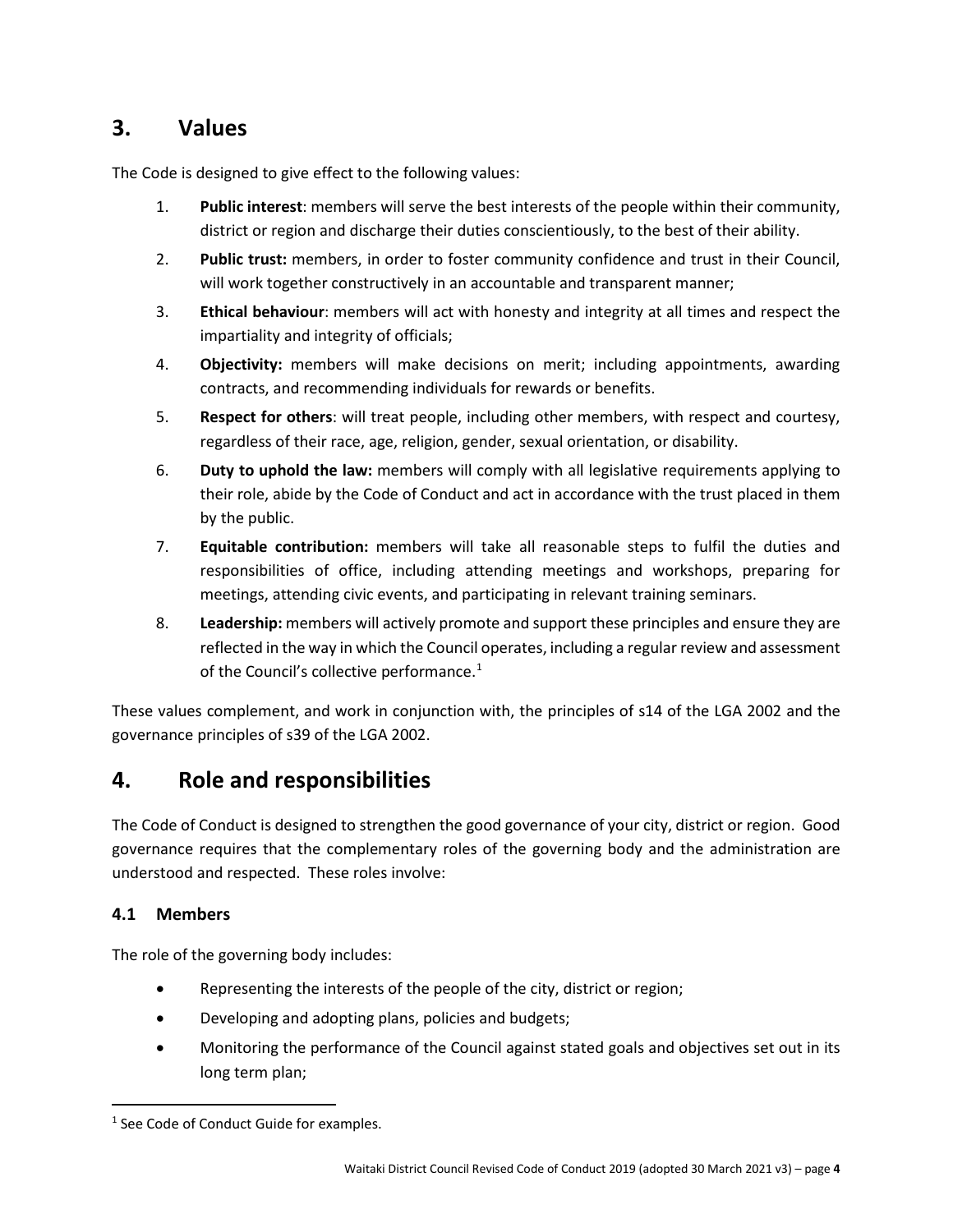- Providing prudent stewardship of the Council's resources;
- Employing and monitoring the performance of the Chief Executive; and
- Ensuring the Council fulfils its responsibilities to be a 'good employer' and meets the requirements of the Health and Safety at Work Act 2015.

#### <span id="page-4-0"></span>**4.2 Chief Executive**

The role of the Chief Executive includes:

- Implementing the decisions of the Council;
- Ensuring that all responsibilities delegated to the Chief Executive are properly performed or exercised;
- Ensuring the effective and efficient management of the activities of the local authority;
- Maintaining systems to enable effective planning and accurate reporting of the financial and service performance of the local authority;
- Providing leadership for the staff of the Council; and
- Employing, on behalf of the Council, the staff of the local authority, (including negotiation of the terms of employment for those staff).

The Chief Executive is the only person *directly* employed by the Council itself (s.42 LGA 2002). All concerns about the performance of an individual member of staff must, in the first instance, be referred to the Chief Executive.

## <span id="page-4-1"></span>**5. Relationships**

This section of the Code sets out agreed standards of behaviour between members; members and staff; and members and the public. Any failure by a member to comply with the provisions of this section can represent a breach of the Code.

#### <span id="page-4-2"></span>**5.1 Relationships between members**

Given the importance of relationships to the effective performance of the Council, members will conduct their dealings with each other in a manner that:

- Maintains public confidence;
- Is open, honest and courteous;
- Is focused on issues rather than personalities;
- Avoids abuse of meeting procedures, such as a pattern of unnecessary notices of motion and/or repetitious points of order; and
- Avoids aggressive, bullying or offensive conduct, including the use of disrespectful or malicious language.

Please note that nothing in this section of the Code is intended to limit robust debate.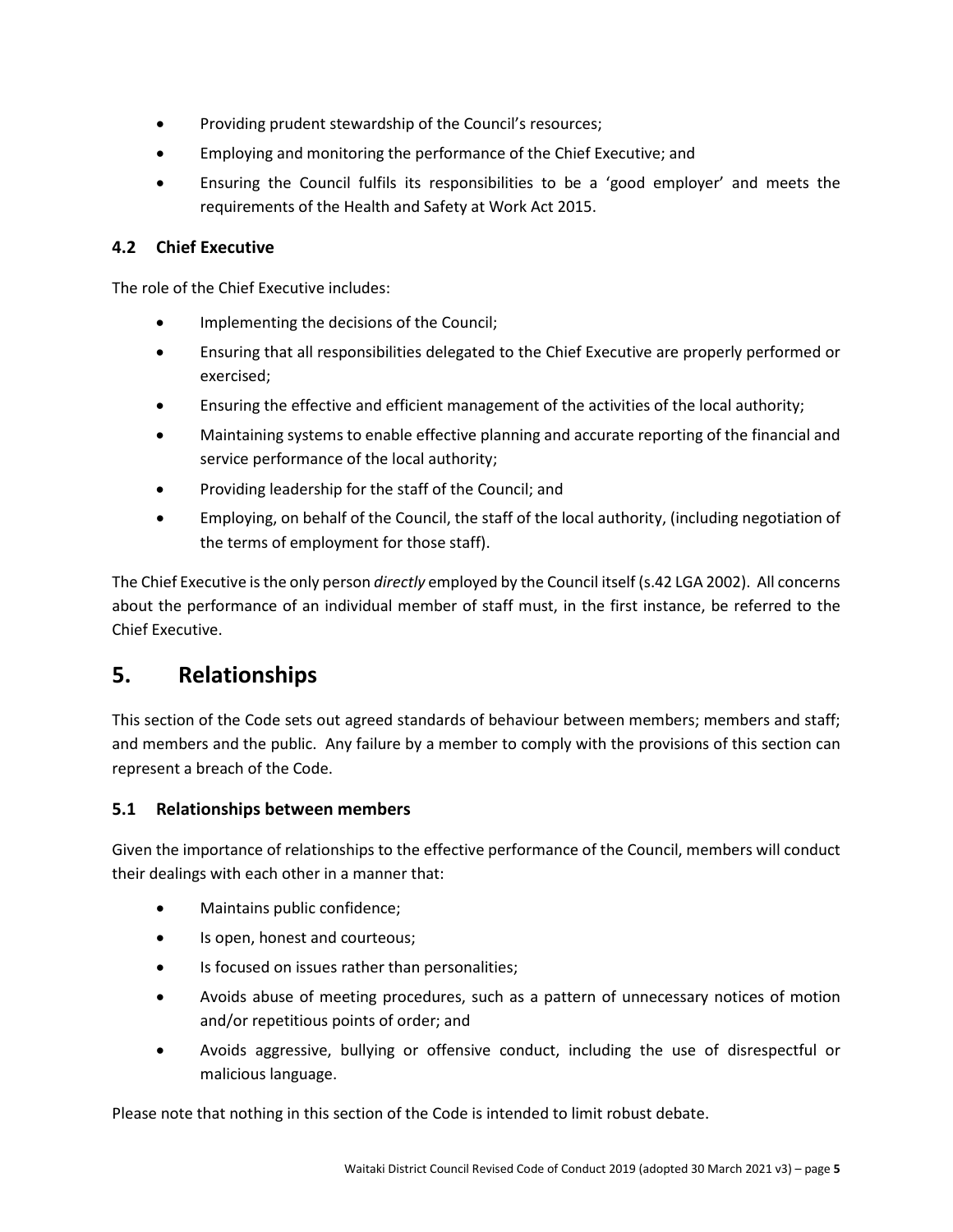#### <span id="page-5-0"></span>**5.2 Relationships with staff**

An important element of good governance involves the relationship between a Council, its chief executive and its staff. Members will respect arrangements put in place to facilitate this relationship, and:

- Raise any concerns about employees, officers or contracted officials with the Chief Executive;
- Raise any concerns about the performance or behaviour of the Chief Executive with the Mayor/Chair or the chairperson of the Chief Executive Performance Review Committee (however described);
- Make themselves aware of the obligations that the Council and the Chief Executive have as employers and observe these requirements at all times, such as the duty to be a good employer;
- Treat all employees with courtesy and respect and not publicly criticise any employee; and
- Observe any protocols put in place by the Chief Executive concerning contact between members and employees.

Please note that elected members should be aware that failure to observe this portion of the Code may compromise the Council's obligations to be a good employer and consequently expose the Council to civil litigation or affect the risk assessment of Council's management and governance control processes undertaken as part of the Council's annual audit.

#### <span id="page-5-1"></span>**5.3 Relationship with the public**

Given the vital role that democratic local government plays in our communities, it is important that Councils have the respect and trust of their citizens. To facilitate trust and respect in their Council, members will:

- Ensure their interactions with citizens are fair, honest and respectful;
- Be available to listen and respond openly and honestly to citizens' concerns;
- Represent the views of citizens and organisations accurately, regardless of the member's own opinions of the matters raised; and
- Ensure their interactions with citizens and communities uphold the reputation of the local authority.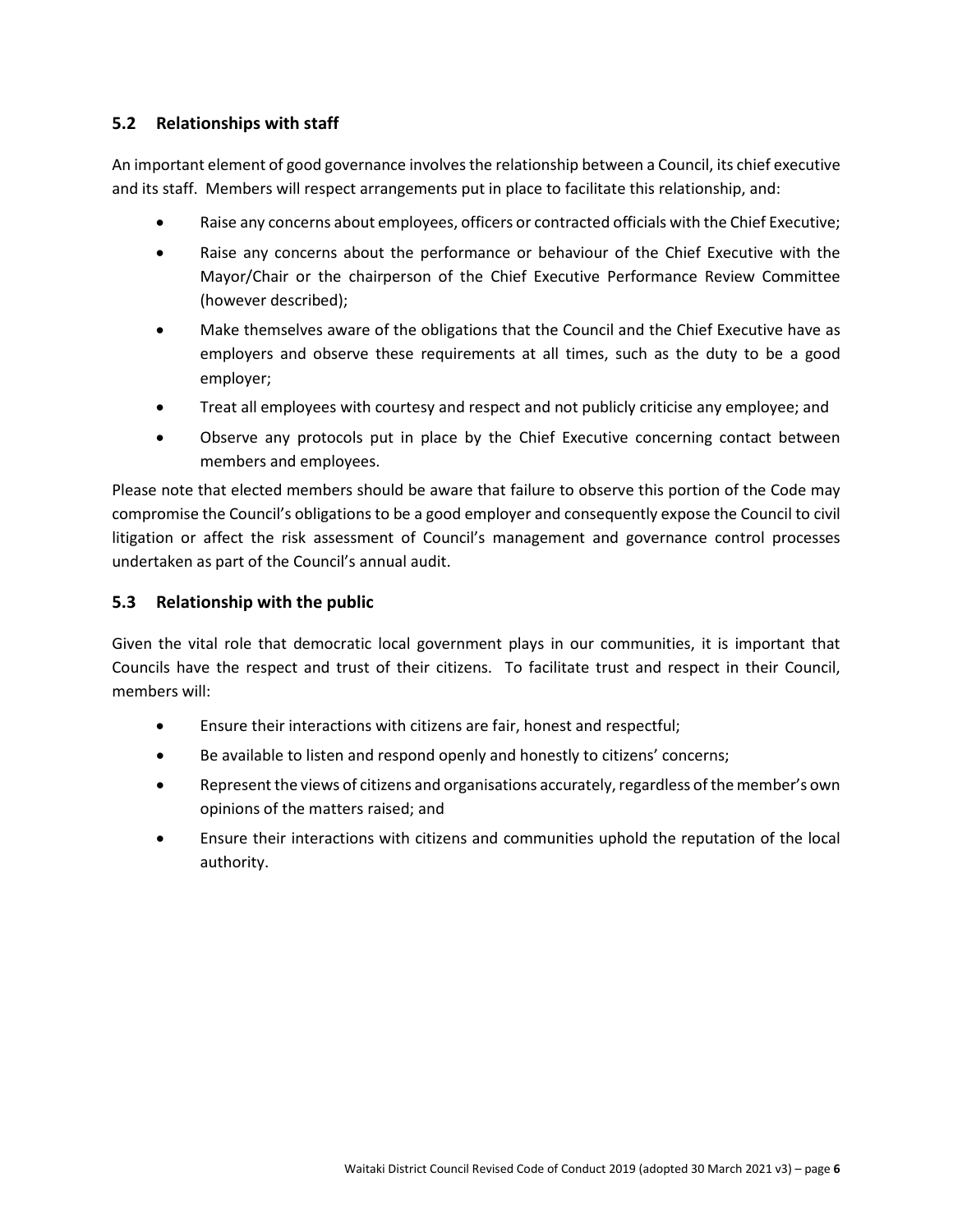## <span id="page-6-0"></span>**6. Media and social media**

The media play an important role in the operation and efficacy of our local democracy. In order to fulfil this role, the media needs access to accurate and timely information about the affairs of Council. Any failure by a member to comply with the provisions of this section can represent a breach of the Code.

- 1. In dealing with the media, elected members must clarify whether they are communicating a view endorsed by their Council, committee or community board, or are expressing a personal view.
- 2. Members are free to express a personal view to the media or social media at any time, provided the following rules are observed:
	- o Comments shall be consistent with the Code;
	- o Comments must not purposefully misrepresent the views of the Council or the views of other members;
	- $\circ$  Social media pages controlled by members and used for making observations relevant to their role as an elected member should be open and transparent, except where abusive or inflammatory content is being posted or where third-party posts or comments identify and are critical of Council staff or other elected members, or include inaccurate or misleading information that is inconsistent with the role of Council in promoting the wellbeing of the community; and
	- $\circ$  Social media posts about other members, council staff or the public must be consistent with section five of this Code. (See **Appendix A** for guidelines on the personal use of social media.)

## <span id="page-6-1"></span>**7. Information**

Access to information is critical to the trust in which a local authority is held and its overall performance. A failure to comply with the provisions below can represent a breach of the Code.

#### <span id="page-6-2"></span>**7.1 Confidential information**

In the course of their duties, members will receive information, whether in reports or through debate, that is confidential. This will generally be information that is either commercially sensitive or is personal to a particular individual or organisation. Accordingly, members agree not to use or disclose confidential information for any purpose other than the purpose for which the information was supplied to the member.

#### <span id="page-6-3"></span>**7.2 Information received in capacity as an elected member**

Occasionally members will receive information from external parties which is pertinent to the ability of their Council to properly perform its statutory duties. Where this occurs, and the information does not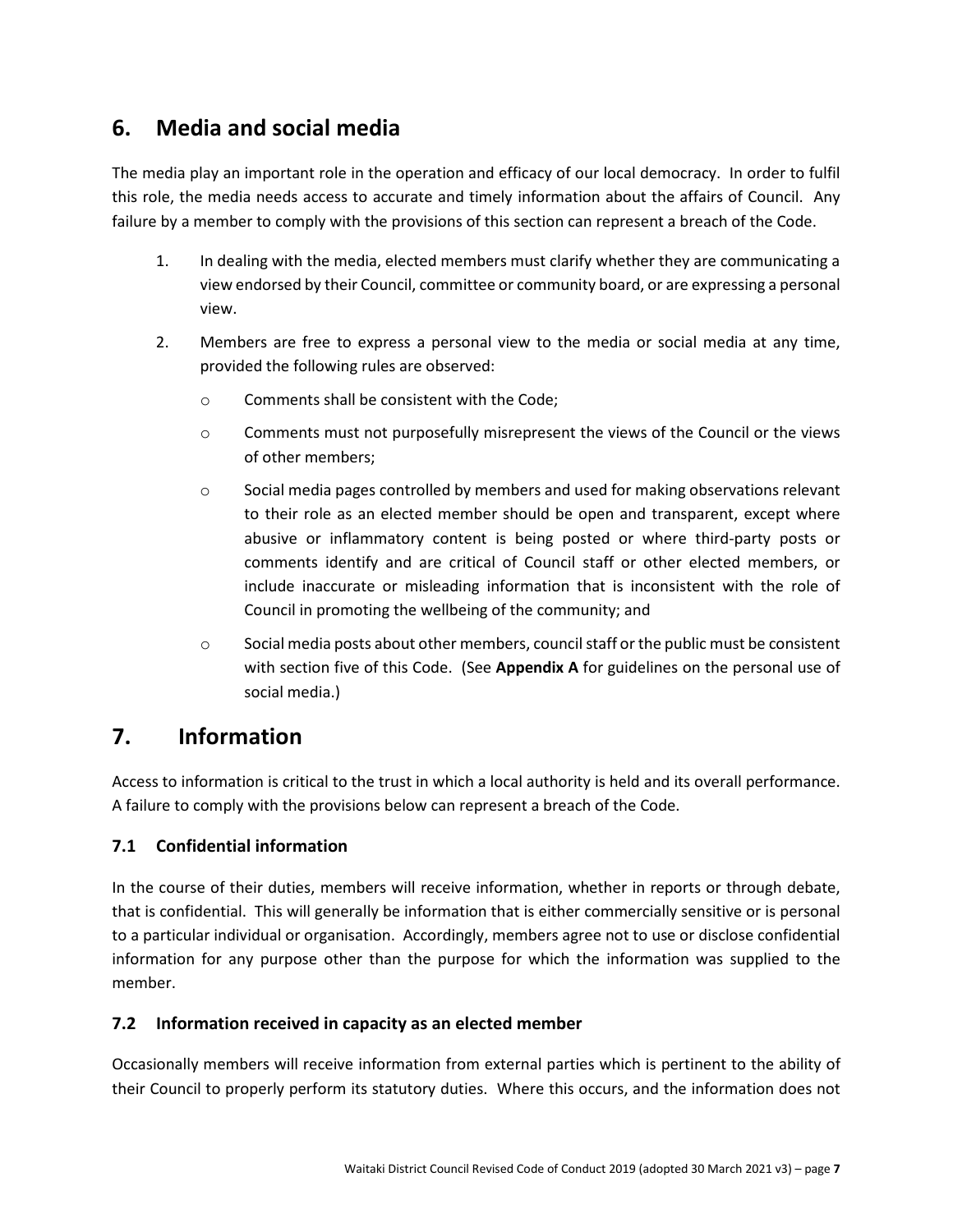contravene the privacy of natural persons, the member will disclose such information to other members and/or the chief executive as soon as practicable.

## <span id="page-7-0"></span>**8. Conflicts of Interest**

Elected members will maintain a clear separation between their personal interests and their duties as elected members in order to ensure that they are free from bias (whether real or perceived). Members therefore must familiarise themselves with the provisions of the Local Authorities (Members' Interests) Act 1968 (LAMIA).

Members will not participate in any Council discussion or vote on any matter in which they have a pecuniary interest, other than an interest in common with the general public. This rule also applies where the member's spouse/partner has a pecuniary interest, such as through a contract with the Council. Members shall make a declaration of interest as soon as practicable after becoming aware of any such interests.

If a member is in any doubt as to whether or not a particular course of action (including a decision to take no action) raises a conflict of interest, then the member should seek guidance from the Chief Executive *immediately*. Members may also contact the Office of the Auditor-General for guidance as to whether they have a pecuniary interest, and if so, may seek an exemption to allow that member to participate or vote on a particular issue in which they may have a pecuniary interest. The latter must be done before the discussion or vote.

**Please note:** Failure to observe the requirements of LAMIA could potentially invalidate a decision made, or the action taken, by the Council. Failure to observe these requirements could also leave the elected member open to prosecution (see **Appendix B**). In the event of a conviction elected members can be ousted from office.

## <span id="page-7-1"></span>**9. Register of Interests**

Members shall, at least annually, make a declaration of interest. These declarations are recorded in a public Register of Interests maintained by the Council. The declaration must include information on the nature and extent of any interest, including:

- a) Any employment, trade or profession carried on by the member or the members' spouse/partner for profit or gain;
- b) Any company, trust, partnership etc for which the member or their spouse/partner is a director, business partner or trustee;
- c) A description of any land in which the member has a beneficial interest within the jurisdiction of the local authority; and
- d) A description of any land owned by the local authority in which the member or their spouse/partner is: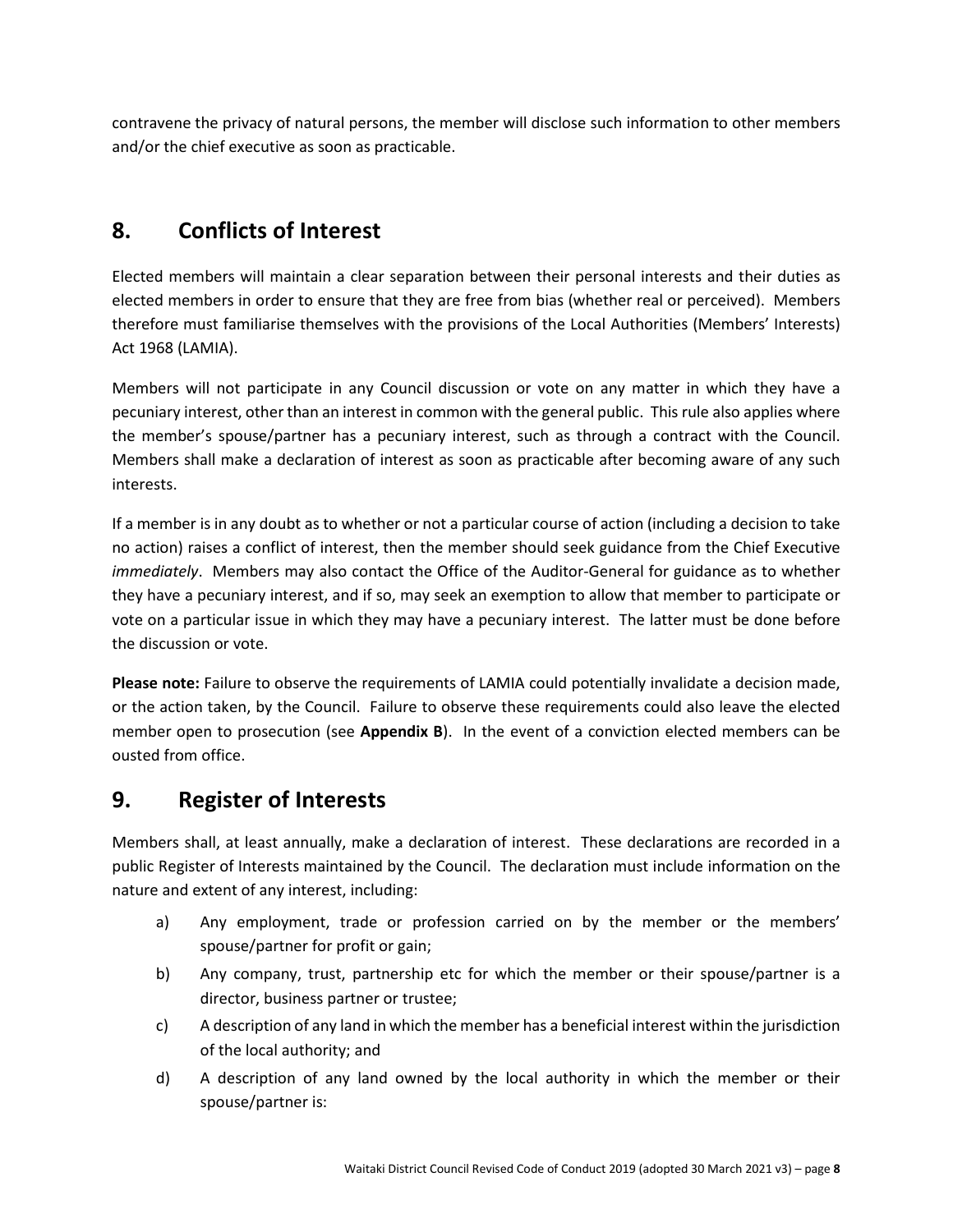- A tenant; or
- The land is tenanted by a firm in which the member or spouse/partner is a business partner; a company of which the member or spouse/partner is a director; or a trust of which the member or spouse/partner is a trustee.
- e) Any other matters which the public might reasonably regard as likely to influence the member's actions during the course of their duties as a member (if the member is in any doubt on this, the member should seek guidance from the Chief Executive).

Please note that, where a member's circumstances change, they must ensure that the Register of Interests is updated as soon as practicable.

## <span id="page-8-0"></span>**10. Ethical behaviour**

Members will seek to promote the highest standards of ethical conduct. Accordingly, members will:

- Claim only for legitimate expenses as determined by the Remuneration Authority and any lawful policy of the Council developed in accordance with that determination;
- Not influence, or attempt to influence, any Council employee, officer or member in order to benefit their own, or families, personal or business interests;
- Only use the Council's resources (such as facilities, staff, equipment and supplies) in the course of their duties and not in connection with any election campaign or personal interests; and
- Not solicit, demand, or request any gift, reward or benefit by virtue of their position and notify the Chief Executive if any such gifts are accepted. Where a gift to the value of \$50 or more is accepted by a member, that member must immediately disclose this to the Chief Executive for inclusion in the publicly available register of interests.

Any failure by members to comply with the provisions set out in this section represents a breach of the code.

## <span id="page-8-1"></span>**11. Creating a supportive and inclusive environment**

In accordance with the purpose of the Code, members agree to take all reasonable steps in order to participate in activities scheduled to promote a culture of mutual trust, respect and tolerance. These include:

- Attending post-election induction programmes organised by the Council for the purpose of facilitating agreement on the Council's vision, goals and objectives and the manner and operating style by which members will work.
- Taking part in any assessment or evaluation of the Council's performance and operating style during the triennium.<sup>[2](#page-8-2)</sup>

<span id="page-8-2"></span><sup>&</sup>lt;sup>2</sup> A self-assessment template is provided in the Guidance to the code.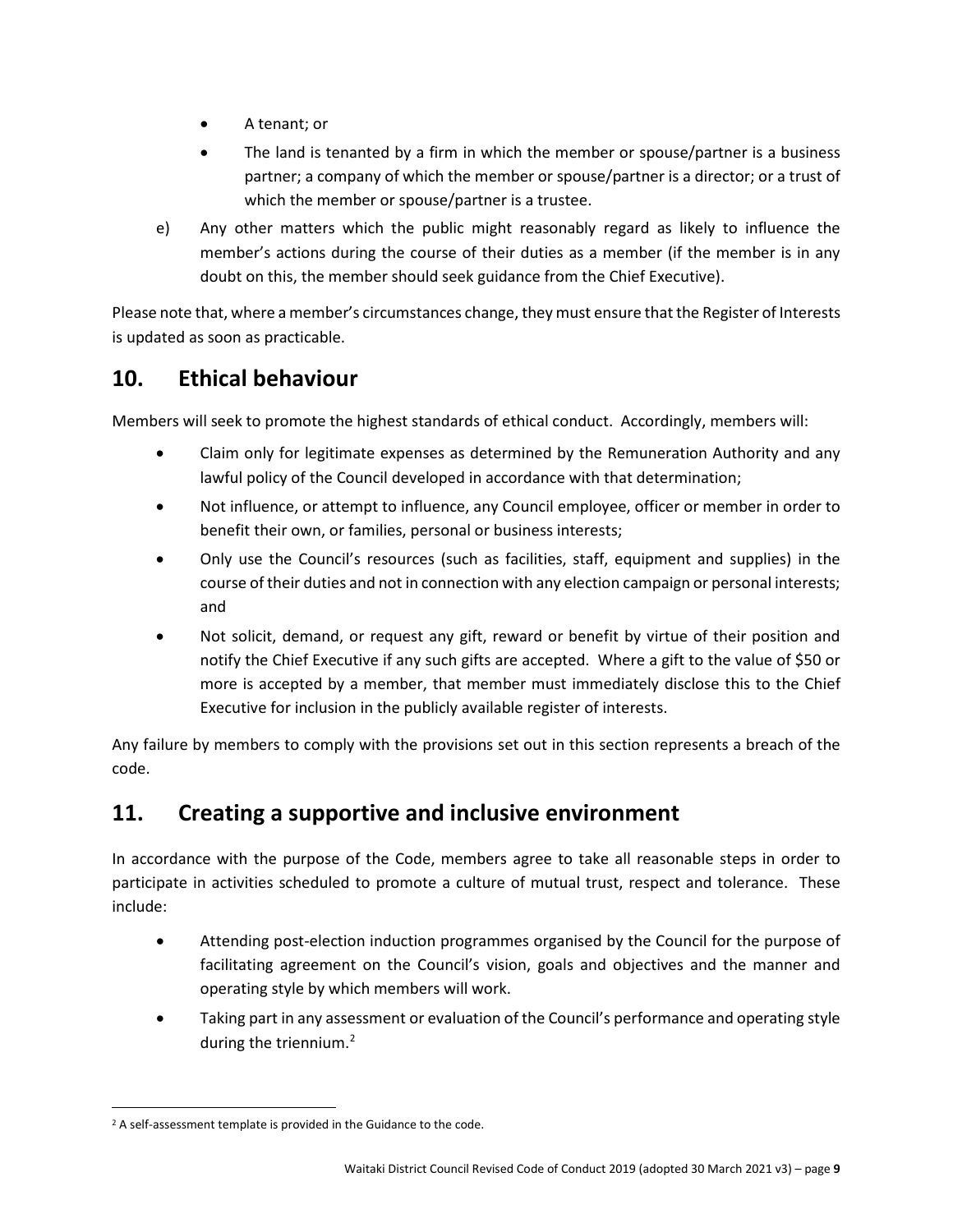• Taking all reasonable steps to acquire the required skills and knowledge to effectively fulfill their Declaration of Office (the Oath) and contribute to the good governance of the city, district or region.

## <span id="page-9-0"></span>**12. Breaches of the Code**

Members must comply with the provisions of the code (LGA 2002, schedule 7, cl. 15(4)). Any member, or the Chief Executive, who believes that the Code has been breached by the behaviour of a member may make a complaint to that effect. All complaints will be considered in a manner that is consistent with the following principles.

#### <span id="page-9-1"></span>**12.1 Principles**

The following principles will guide any processes for investigating and determining whether or not a breach under the code has occurred:

- That the approach for investigating and assessing a complaint will be proportionate to the apparent seriousness of the alleged breach;
- That the processes of complaint, investigation, advice and decision-making will be kept separate as appropriate to the nature and complexity of the alleged breach; and
- That the concepts of natural justice and fairness will apply in the determination of any complaints made under the Code. This includes, conditional on the nature of an alleged breach, directly affected parties:
	- o Have a right to know that an investigation process is underway;
	- $\circ$  Are given due notice and are provided with an opportunity to be heard;
	- o Have confidence that any hearing will be impartial;
	- o Have a right to seek appropriate advice and be represented; and
	- o Have their privacy respected.

#### <span id="page-9-2"></span>**12.2 Complaints**

All complaints made under the code must be made in writing and forwarded to the Chief Executive. On receipt of a complaint the Chief Executive must forward the complaint to the Mayor/Chair or, where the Mayor/Chair is a party to the complaint, an independent investigator, drawn from a pool of names or agency agreed in advance.

Please note, only members and the Chief Executive may make a complaint under the code.

#### **Complaint referred to Mayor/Chair**

On receipt of a complaint made under the provisions of the Council's Code of Conduct the Mayor/Chair will, as the situation allows:

- Interview the complainant to assess the full extent of the complaint.
- Interview the member(s) subject to the complaint.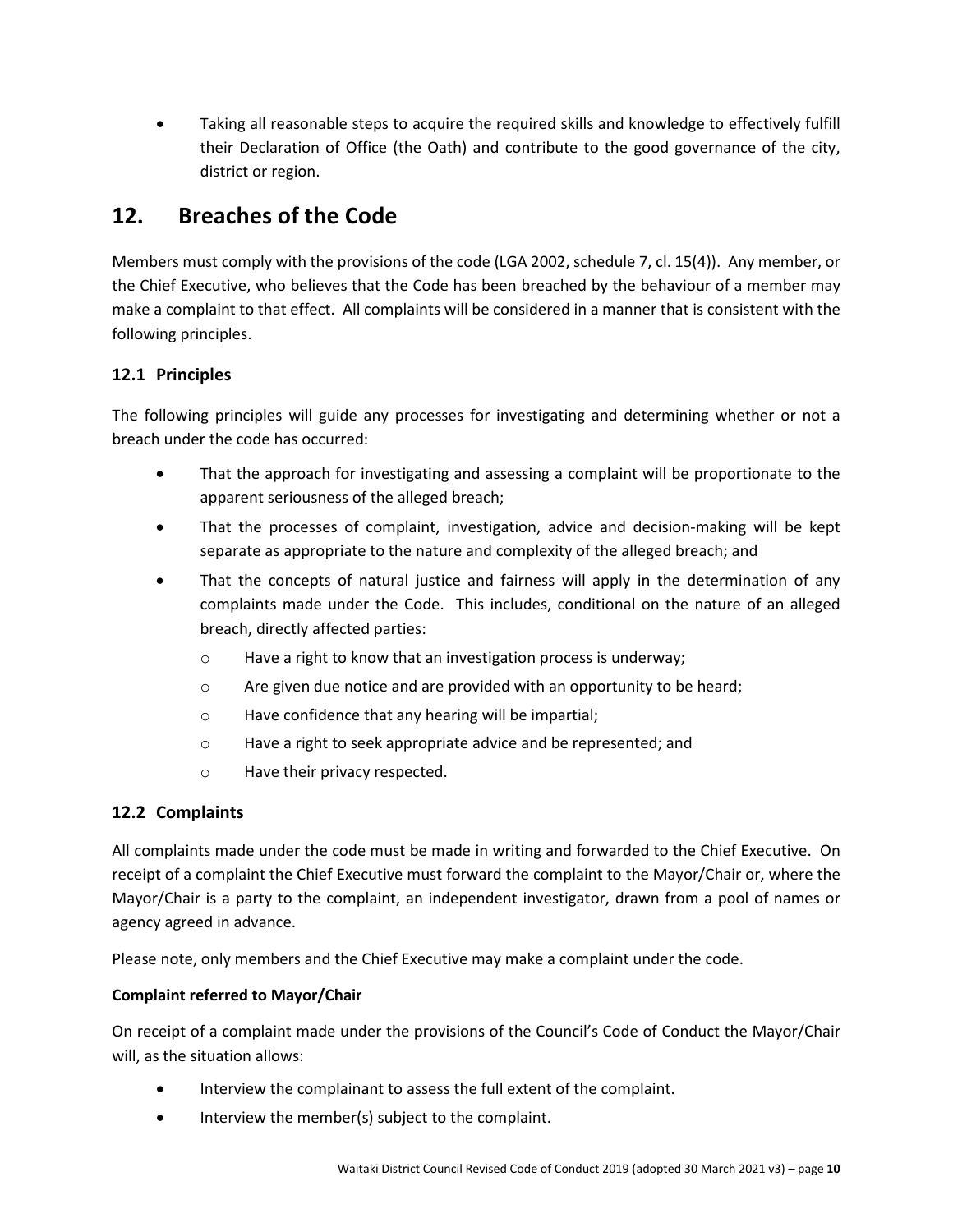- Assess the complaint to determine materiality.
- Where a complaint is assessed by the Mayor/Chair to be trivial, frivolous or minor, either dismiss the complaint, require an apology or other course of action, or assist the relevant parties to find a mutually agreeable solution.
- Where a complaint is found to be material, or no mutually agreed solution can be reached, the Mayor/Chair will refer the complaint back to the Chief Executive who will forward it, along with any recommendations made by the Mayor/Chair, to the Council or an adjudicative body established by the Council to assess and rule on complaints made under the Code.<sup>[3](#page-10-3)</sup>

If the Mayor/Chair chooses they may, instead of undertaking an initial assessment, immediately refer the complaint to the independent investigator, via the Chief Executive.

#### **Complaint referred to Independent Investigator**

On receipt of a complaint from a member which concerns the Mayor/Chair, or from the Mayor/Chair after initial consideration, the Chief Executive will forward that complaint to an independent investigator for a preliminary assessment to determine whether the issue is sufficiently serious to be referred, with recommendations if necessary, to the Council or an adjudicative body for assessing and ruling on complaints. [4](#page-10-4) The process, following receipt of a complaint, will follow the steps outlined in **Appendix C**.

#### <span id="page-10-0"></span>**12.3 Materiality**

An alleged breach under the Code is material if, in the opinion of the Mayor/Chair or independent investigator, it would bring the Council into disrepute or, if not addressed, adversely affect the reputation of a member.

An alleged breach under this Code is non-material if, in the opinion of the Mayor/Chair or independent investigator, any adverse effects are minor, and no investigation or referral is warranted.

### <span id="page-10-1"></span>**13. Penalties and actions**

Where a complaint is determined to be material and referred to the Council or an adjudicative body established to consider complaints, the nature of any penalty or action will depend on the seriousness of the breach.

#### <span id="page-10-2"></span>**13.1 Material breaches**

In the case of material breaches of the Code, the Council, or the adjudicative body with delegated authority, may require one of the following:

- 1. A letter of censure to the member;
- 2. A request (made either privately or publicly) for an apology;

<span id="page-10-3"></span><sup>&</sup>lt;sup>3</sup> Advice on establishing adjudication bodies can be found in the Guide to the Code of Conduct.

<span id="page-10-4"></span><sup>4</sup> On behalf of the Council the Chief Executive will, shortly after the start of a triennium, prepare, in consultation with the Mayor or Chairperson, a list of investigators for this purpose of undertaking a preliminary assessment. The Chief Executive may prepare a list specifically for his or her council, prepare a list jointly with neighbouring councils or contract with an agency capable of providing appropriate investigators, such as EquiP.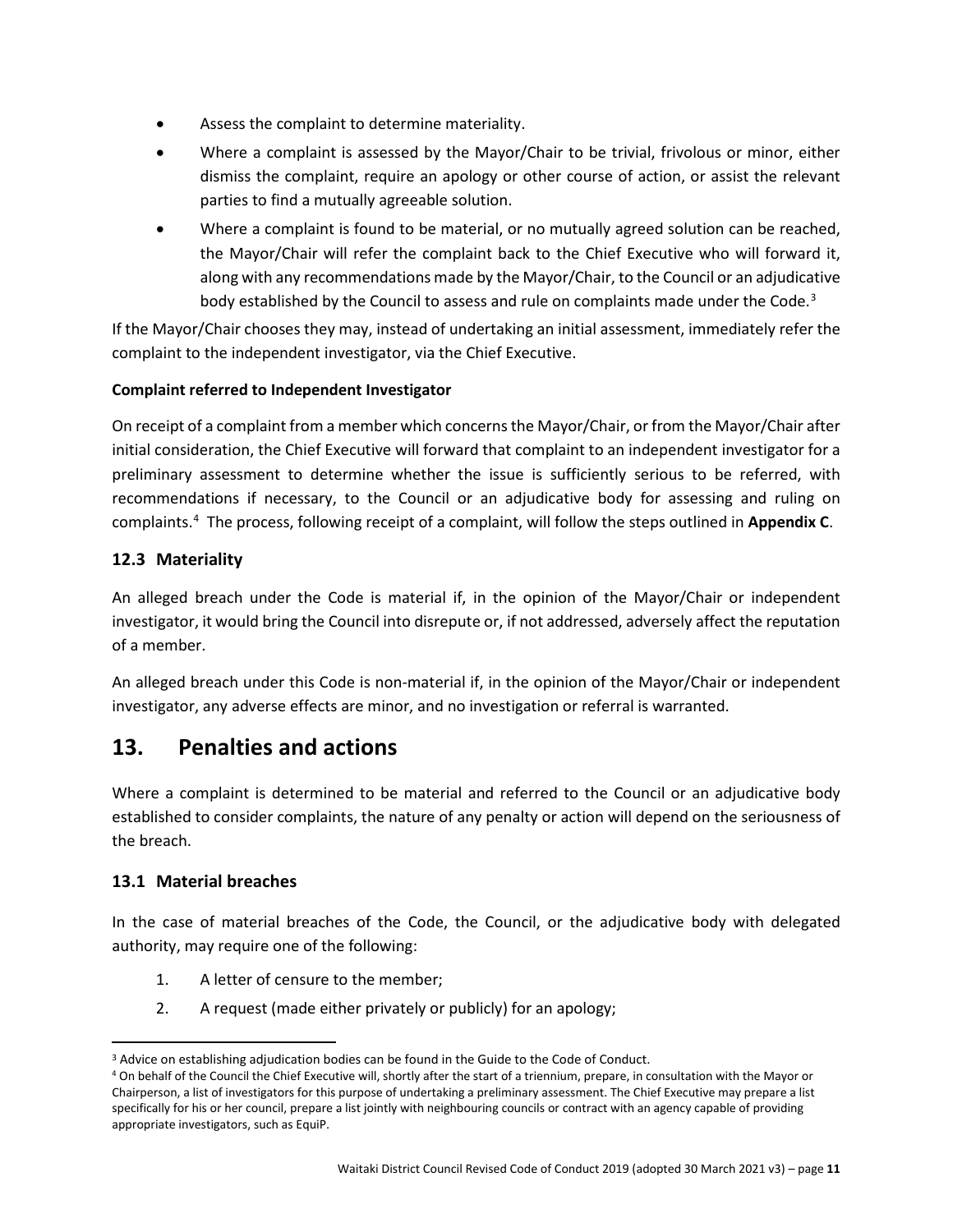- 3. Removal of certain Council-funded privileges (such as attendance at conferences);
- 4. Removal of responsibilities, such as committee chair, deputy committee chair or portfolio holder;
- 5. Restricted entry to Council offices, such as no access to staff areas (where restrictions may not previously have existed);
- 6. Limitation on any dealings with Council staff other than the Chief Executive or identified senior manager;
- 7. A vote of no confidence in the member;
- 8. Suspension from committees or other bodies to which the member has been appointed; or
- 9. Invitation to the member to consider resigning from the Council.

A Council or adjudicative body with delegated authority may decide that instead of a penalty, one or more of the following may be required:

- Attend a relevant training course; and/or
- Work with a mentor for a period of time; and/or
- Participate in voluntary mediation (if the complaint involves a conflict between two members); and/or
- Tender an apology.

The process is based on the presumption that the outcome of a complaints process will be made public unless there are grounds, such as those set out in the Local Government Official Information and Meetings Act 1987 (LGOIMA), for not doing so.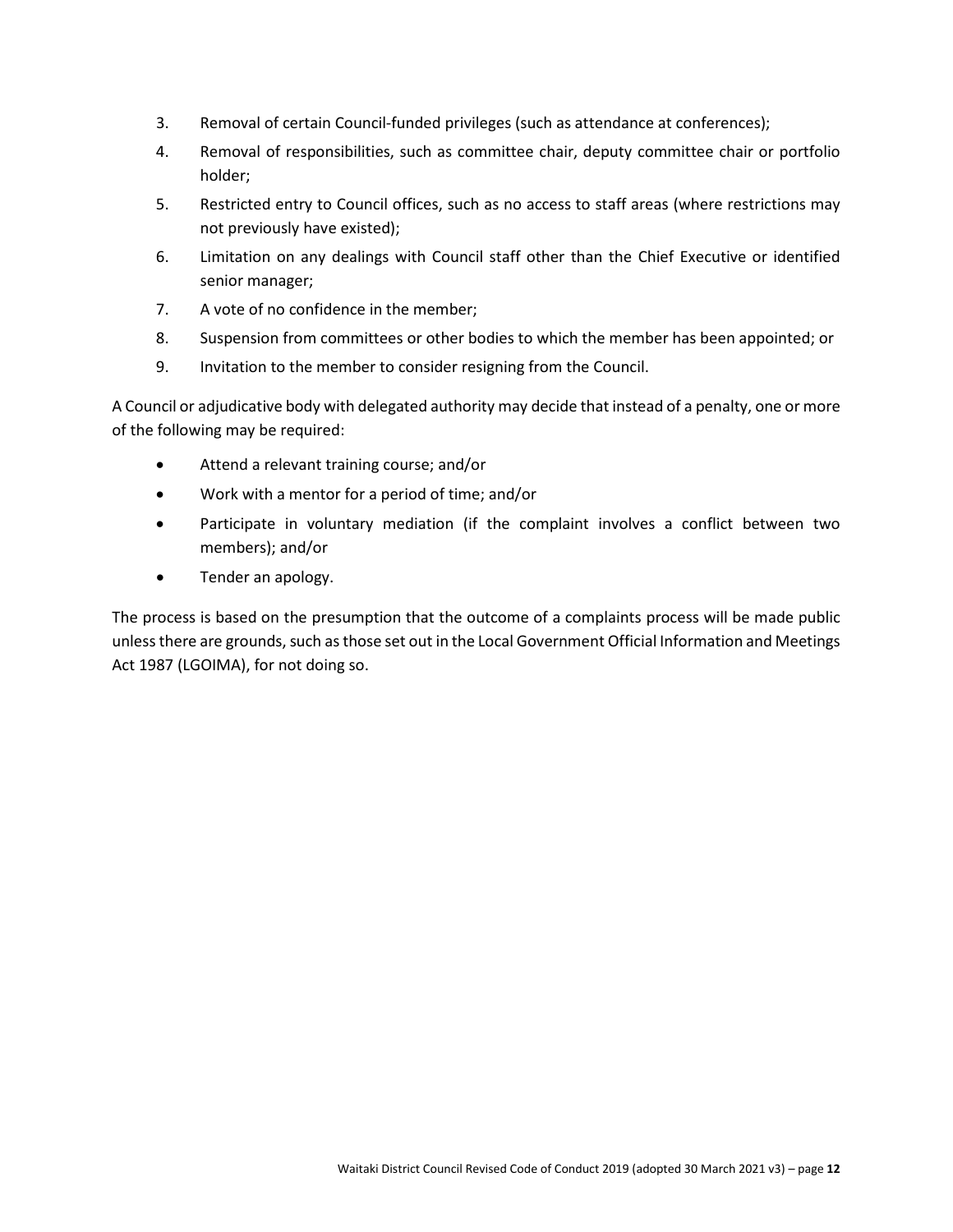#### <span id="page-12-0"></span>**13.2 Statutory breaches**

In cases where a breach of the Code is found to involve regulatory or legislative requirements, the complaint will be referred to the relevant agency. For example:

- Breaches relating to members' interests (where members may be liable for prosecution by the Auditor-General under LAMIA);
- Breaches which result in the Council suffering financial loss or damage (where the Auditor-General may make a report on the loss or damage under s.44 LGA 2002 which may result in the member having to make good the loss or damage); or
- Breaches relating to the commission of a criminal offence which will be referred to the Police (which may leave the elected member liable for criminal prosecution).

#### <span id="page-12-1"></span>**14. Review**

Once adopted, the Code continues in force until amended by the Council. The Code can be amended at any time but cannot be revoked unless the Council replaces it with another Code. Amendments to the Code require a resolution supported by 75 per cent of the members of the Council present at the Council meeting at which the amendment is considered.

Councils are encouraged to formally review their existing Code and either amend or re-adopt it as soon as practicable after the beginning of each triennium in order to ensure that all members have the opportunity to provide their views on the Code's provisions.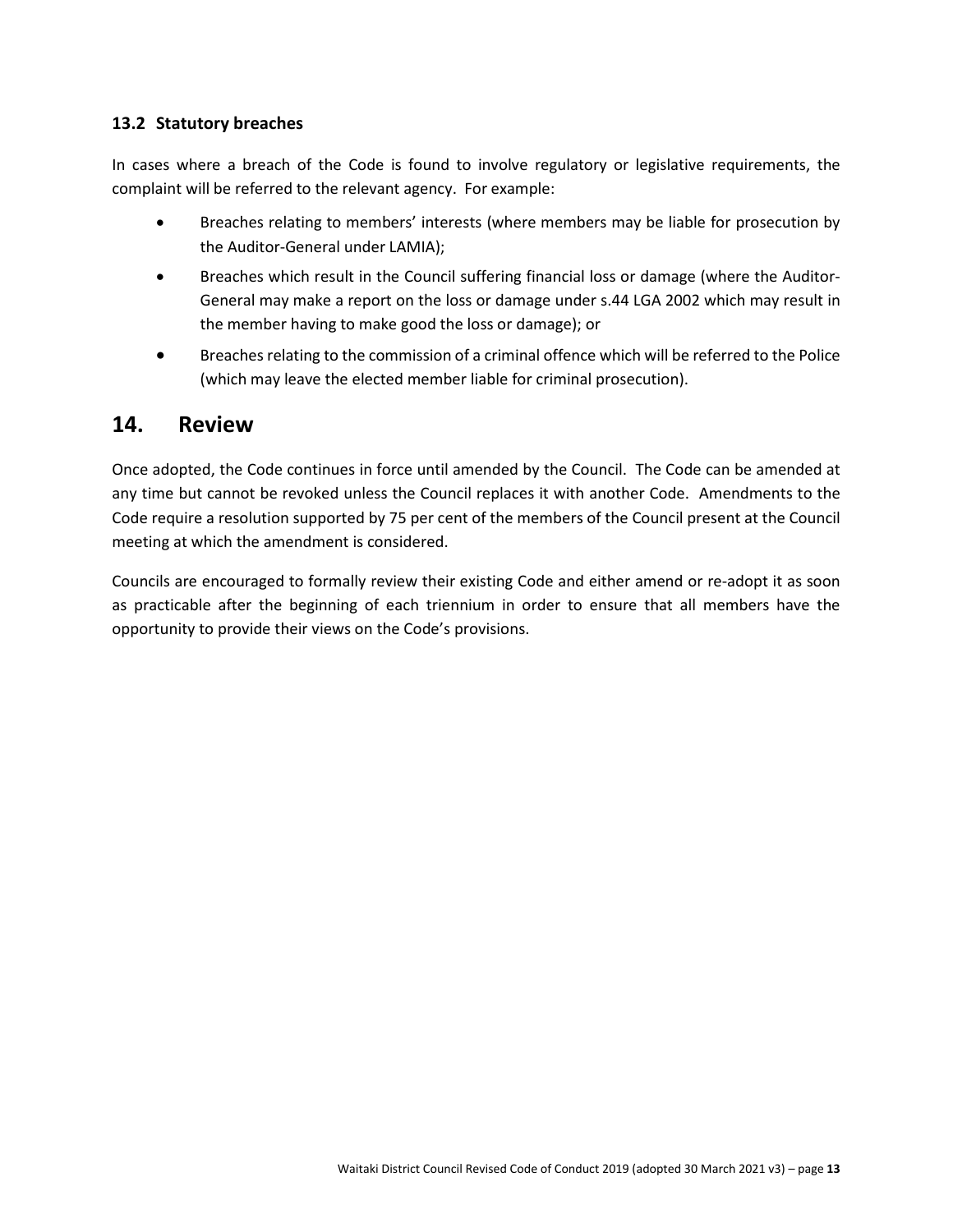## <span id="page-13-0"></span>**Appendix A: Guidelines on the personal use of social media[5](#page-13-2)**

There's a big difference in speaking "on behalf of Council" and speaking "about" the Council. While your rights to free speech are respected, please remember that citizens and colleagues have access to what you post. The following principles are designed to help you when engaging in **personal or unofficial online** communications that may also refer to your Council.

- 1. **Adhere to the Code of Conduct and other applicable policies.** Council policies and legislation, such as LGOIMA and the Privacy Act 1993, apply in any public setting where you may be making reference to the Council or its activities, including the disclosure of any information online.
- 2. **You are responsible for your actions.** Anything you post that can potentially damage the Council's image will ultimately be your responsibility. You are encouraged to participate in the social media but in so doing you must exercise sound judgment and common sense.
- 3. **Be an "advocate" for compliments and criticism.** Even if you are not an official online spokesperson for the Council, you are one of its most important advocates for monitoring the social media landscape. If you come across positive or negative remarks about the Council or its activities online that you believe are important you are encouraged to share them with the governing body.
- 4. **Let the subject matter experts respond to negative posts.** Should you come across negative or critical posts about the Council or its activities you should consider referring the posts to the Council's authorised spokesperson, unless that is a role you hold, in which case consider liaising with your communications staff before responding.
- 5. **Take care mixing your political (Council) and personal lives.** Elected members need to take extra care when participating in social media. The public may find it difficult to separate personal and Council personas. Commenting online in any forum, particularly if your opinion is at odds with what Council is doing, can bring you into conflict with the Code should it not be clear that they are your personal views.
- 6. **Never post sensitive and confidential information** provided by the Council, such as confidential items, public excluded reports and/or commercially sensitive information. Such disclosure will contravene the requirements of the Code.

**Elected Members' social media pages should be open and transparent.** When commenting on matters related to the local authority, no members should represent themselves falsely via aliases or differing account names. Neither should they block any post or comment or commenter on any form of social media that they have control over unless there is clear evidence that the posts/comments/commenter are actively abusive, or are misrepresenting the role or business of Council, or where comments identify and are critical of Council staff or other elected members. Blocking genuinely constructive debate or feedback can be seen as bringing the whole Council into disrepute.

<span id="page-13-2"></span><span id="page-13-1"></span> <sup>5</sup> Based on the Ruapehu District Council Code of Conduct.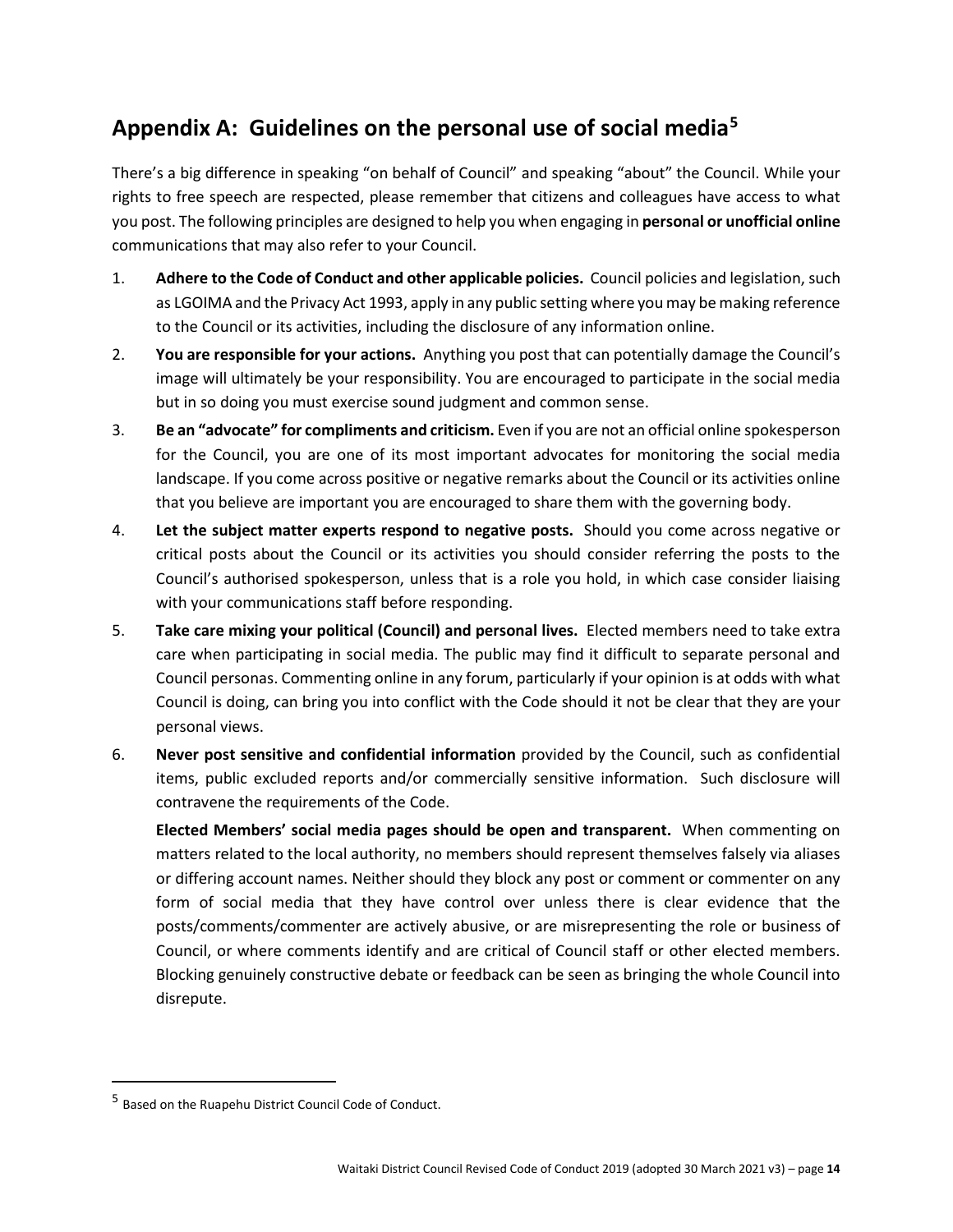## **Appendix B: Legislation bearing on the role and conduct of elected members**

This is a summary of the legislative requirements that have some bearing on the duties and conduct of elected members. The full statutes can be found a[t www.legislation.govt.nz.](http://www.legislationonline.govt.nz/)

#### <span id="page-14-0"></span>**The Local Authorities (Members' Interests) Act 1968**

The Local Authorities (Members' Interests) Act 1968 (LAMIA) provides rules about members discussing and voting on matters in which they have a pecuniary interest and about contracts between members and the Council.

A pecuniary interest is likely to exist if a matter under consideration could reasonably give rise to an expectation of a gain or loss of money for a member personally (or for their spouse/partner or a company in which they have an interest). In relation to pecuniary interests the LAMIA applies to both contracting and participating in decision-making processes.

With regard to pecuniary or financial interests, a person is deemed to be "concerned or interested" in a contract or interested "directly or indirectly" in a decision when:

- A person, or spouse/partner, is "concerned or interested" in the contract or where they have a pecuniary interest in the decision; or
- A person, or their spouse/partner, is involved in a company that is "concerned or interested" in the contract or where the company has a pecuniary interest in the decision.

There can also be additional situations where a person is potentially "concerned or interested" in a contract or have a pecuniary interest in a decision, such as where a contract is between an elected members' family trust and the Council.

#### **Determining whether a pecuniary interest exists**

Elected members are often faced with the question of whether or not they have a pecuniary interest in a decision and if so whether they should participate in discussion on that decision and vote. When determining if this is the case or not the following test is applied:

*"…whether, if the matter were dealt with in a particular way, discussing or voting on that matter could reasonably give rise to an expectation of a gain or loss of money for the member concerned."* (OAG, 2001)

In deciding whether you have a pecuniary interest, members should consider the following factors:

- What is the nature of the decision being made?
- Do I have a financial interest in that decision do I have a reasonable expectation of gain or loss of money by making that decision?
- Is my financial interest one that is in common with the public?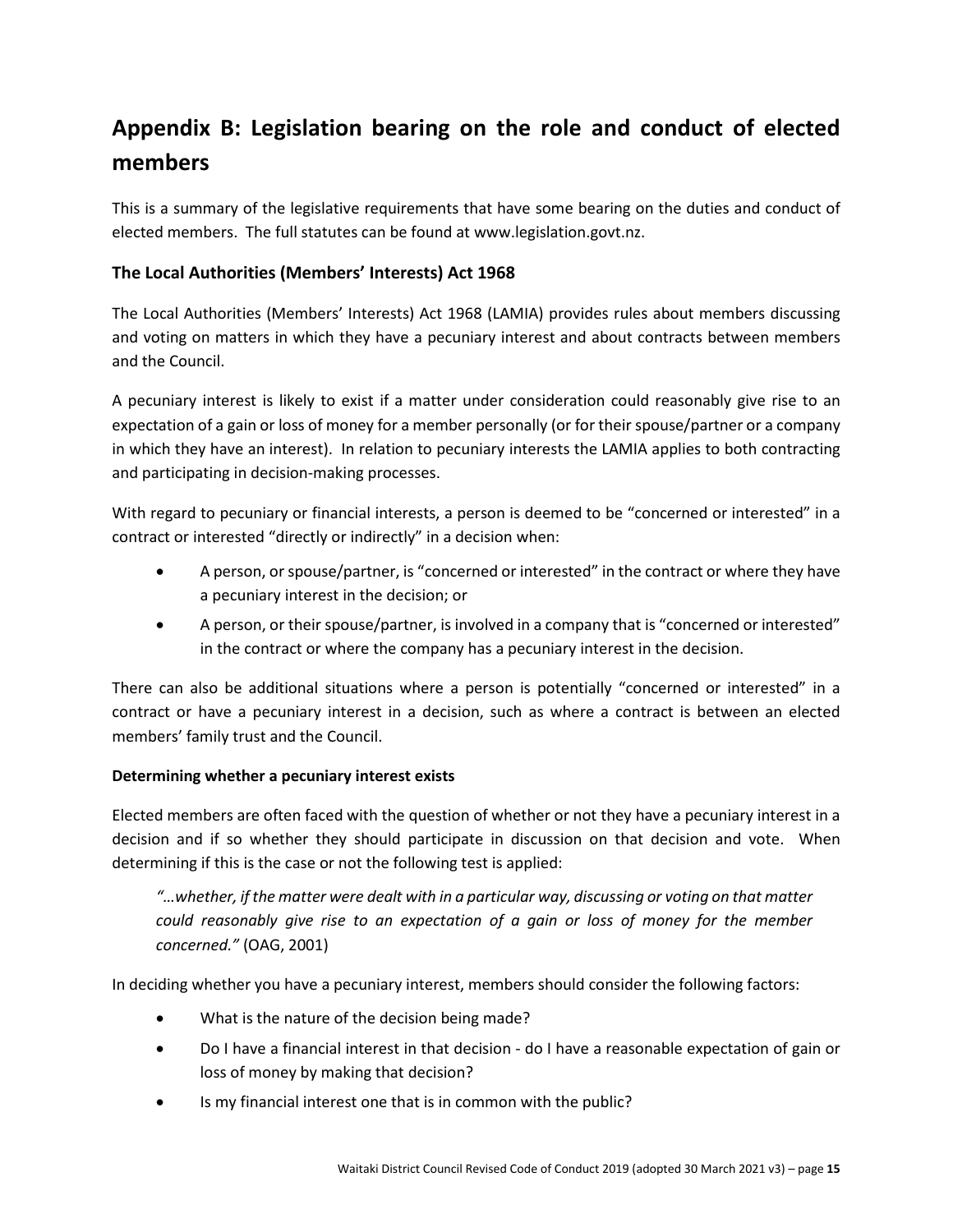- Do any of the exceptions in the LAMIA apply to me?
- Could I apply to the Auditor-General for approval to participate?

Members may seek assistance from the Mayor/Chair or other person, to determine if they should discuss or vote on an issue, but ultimately it is their own judgment as to whether or not they have pecuniary interest in the decision. Any member who is uncertain as to whether they have a pecuniary interest is advised to seek legal advice. Where uncertainty exists members may adopt a least-risk approach which is to not participate in discussions or vote on any decisions.

Members who do have a pecuniary interest will declare the pecuniary interest to the meeting and not participate in the discussion or voting. The declaration and abstention needs to be recorded in the meeting minutes. (Further requirements are set out in the Council's Standing Orders.)

#### **The contracting rule**

A member is disqualified from office if he or she is "concerned or interested" in contracts with their Council if the total payments made, or to be made, by or on behalf of the Council exceed \$25,000 in any financial year. The \$25,000 limit includes GST. The limit relates to the value of all payments made for all contracts in which you are interested during the financial year. It does not apply separately to each contract, nor is it just the amount of the profit the contractor expects to make or the portion of the payments to be personally received by you.

The Auditor-General can give prior approval, and in limited cases, retrospective approval for contracts that would otherwise disqualify you under the Act. It is an offence under the Act for a person to act as a member of the Council (or committee of the Council) while disqualified.

#### **Non-pecuniary conflicts of interest**

In addition to the issue of pecuniary interests, rules and common law govern conflicts of interest more generally. These rules apply to non-pecuniary conflicts of interest, including common law rules about bias. In order to determine if bias exists or not members need to ask:

*"Is there a real danger of bias on the part of the member of the decision-making body, in the sense that he or she might unfairly regard with favour (or disfavour) the case of a party to the issue under consideration?"*

The question is not limited to actual bias, but relates to the appearance or possibility of bias reflecting the principle that justice should not only be done, but should be seen to be done. Whether or not members believe they are not biased is irrelevant.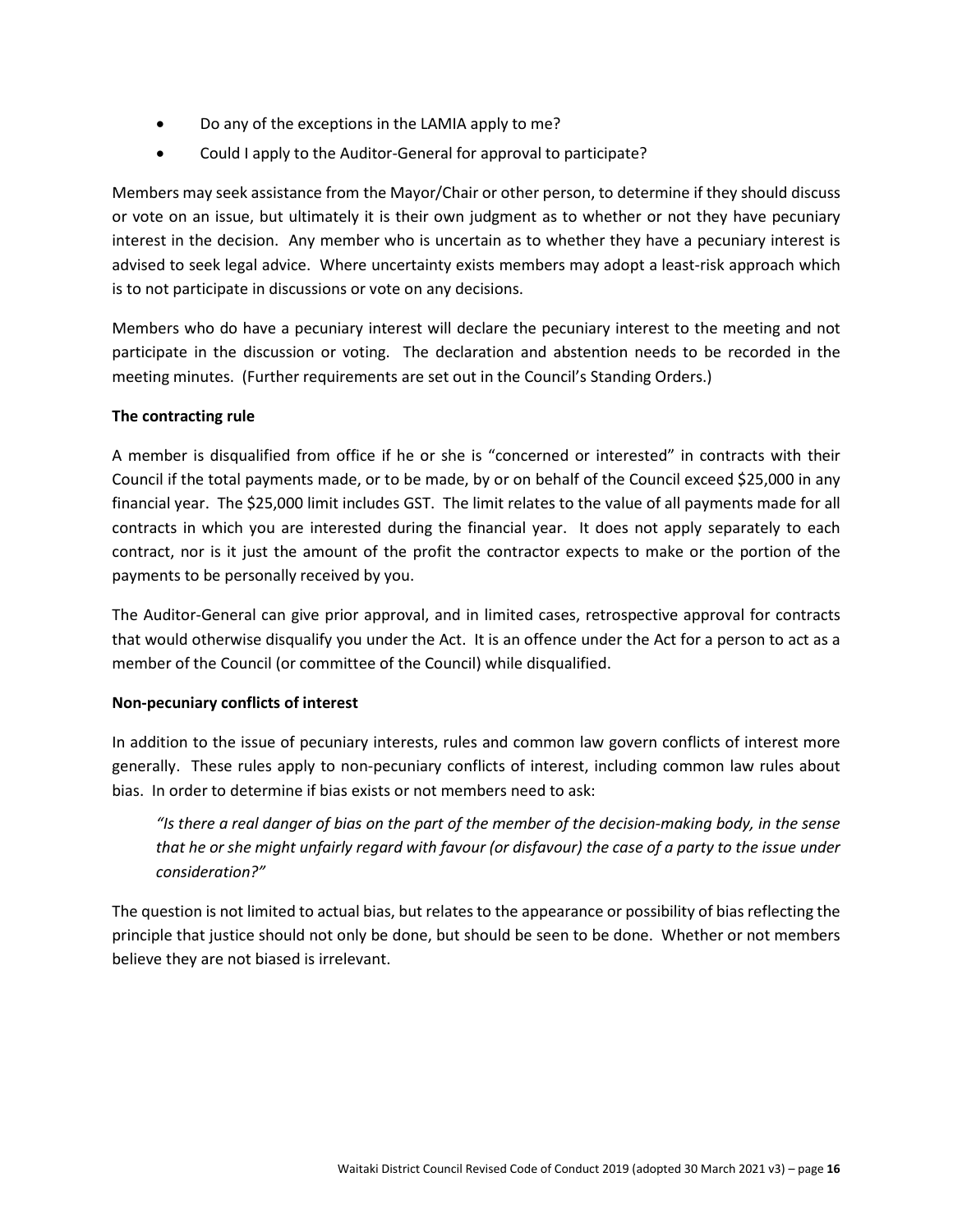Members focus should be on the nature of the conflicting interest or relationship and the risk it could pose for the decision-making process. The most common risks of non-pecuniary bias are where:

- Members' statements or conduct indicate that they have predetermined the decision before hearing all relevant information (that is, members have a "closed mind"); and
- Members have a close relationship or involvement with an individual or organisation affected by the decision.

In determining whether or not they might be perceived as biased, members must also take into account the context and circumstance of the issue or question under consideration. For example, if a member has stood on a platform and been voted into office on the promise of implementing that platform, then voters would have every expectation that the member would give effect to that promise, however he/she must still be seen to be open to considering new information (this may not apply to decisions made in quasijudicial settings, such as an RMA hearing).

#### <span id="page-16-0"></span>**Local Government Official Information and Meetings Act 1987**

The Local Government Official Information and Meetings Act 1987 sets out a list of meetings procedures and requirements that apply to local authorities and local/community boards. Of particular importance for the roles and conduct of elected members is the fact that the chairperson has the responsibility to maintain order at meetings, but all elected members should accept a personal responsibility to maintain acceptable standards of address and debate. No elected member should:

- Create a disturbance or a distraction while another Councillor is speaking;
- Be disrespectful when they refer to each other or other people; or
- Use offensive language about the Council, other members, any employee of the Council or any member of the public.

See Standing Orders for more detail.

#### <span id="page-16-1"></span>**Secret Commissions Act 1910**

Under this Act it is unlawful for an elected member (or officer) to advise anyone to enter into a contract with a third person and receive a gift or reward from that third person as a result, or to present false receipts to Council.

If convicted of any offence under this Act a person can be imprisoned for up to two years, and/or fines up to \$1000. A conviction would therefore trigger the ouster provisions of the LGA 2002 and result in the removal of the member from office.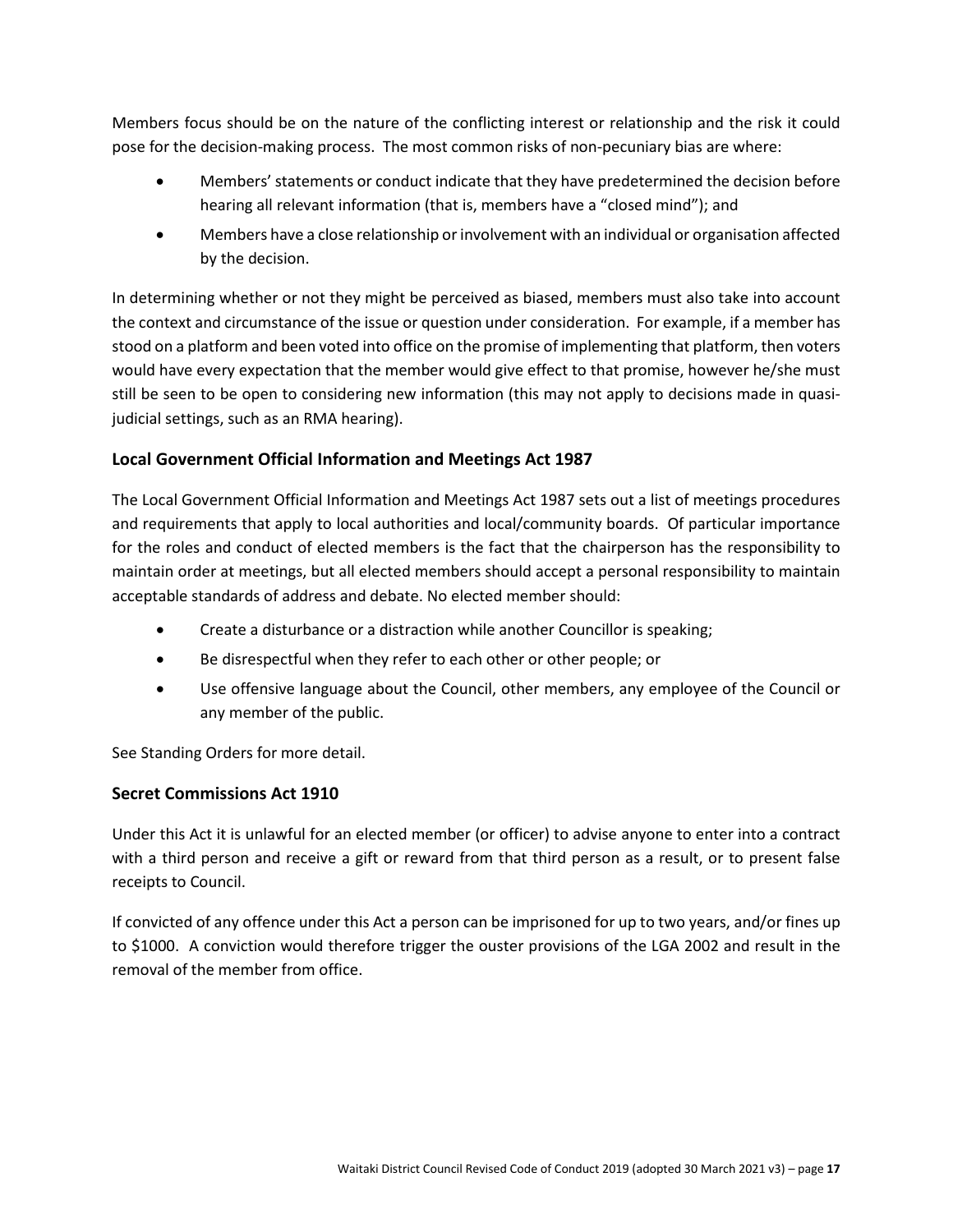#### <span id="page-17-0"></span>**Crimes Act 1961**

Under this Act it is unlawful for an elected member (or officer) to:

- Accept or solicit for themselves (or anyone else) any gift or reward for acting or not acting in relation to the business of Council; and
- Use information gained in the course of their duties for their, or another person's, monetary gain or advantage.

Elected members convicted of these offences will automatically cease to be members.

#### <span id="page-17-1"></span>**Financial Markets Conduct Act 2013**

Financial Markets Conduct Act 2013 (previously the Securities Act 1978) essentially places elected members in the same position as company directors whenever Council offers stock to the public. Elected members may be personally liable if investment documents such as a prospectus contain untrue statements and may be liable for criminal prosecution if the requirements of the Act are not met.

#### <span id="page-17-2"></span>**The Local Government Act 2002**

The Local Government Act 2002 (LGA 2002) sets out the general powers of local government, its purpose and operating principles, and details the personal liability of members.

Although having qualified privilege, elected members can be held personally accountable for losses incurred by a local authority where, following a report from the Auditor General under s44 LGA 2002, it is found that one of the following applies:

- a) Money belonging to, or administered by, a local authority has been unlawfully expended; or
- b) An asset has been unlawfully sold or otherwise disposed of by the local authority; or
- c) A liability has been unlawfully incurred by the local authority; or
- d) A local authority has intentionally or negligently failed to enforce the collection of money it is lawfully entitled to receive.890

Members will not be personally liable where they can prove that the act or failure to act resulting in the loss occurred as a result of one of the following:

- a) Without the member's knowledge;
- b) With the member's knowledge but against the member's protest made at or before the time when the loss occurred;
- c) Contrary to the manner in which the member voted on the issue; and
- d) In circumstances where, although being a party to the act or failure to act, the member acted in good faith and relied on reports, statements, financial data, or other information from professional or expert advisers, namely staff or external experts on the matters.

In certain situation members will also be responsible for paying the costs of proceedings (s47 LGA 2002).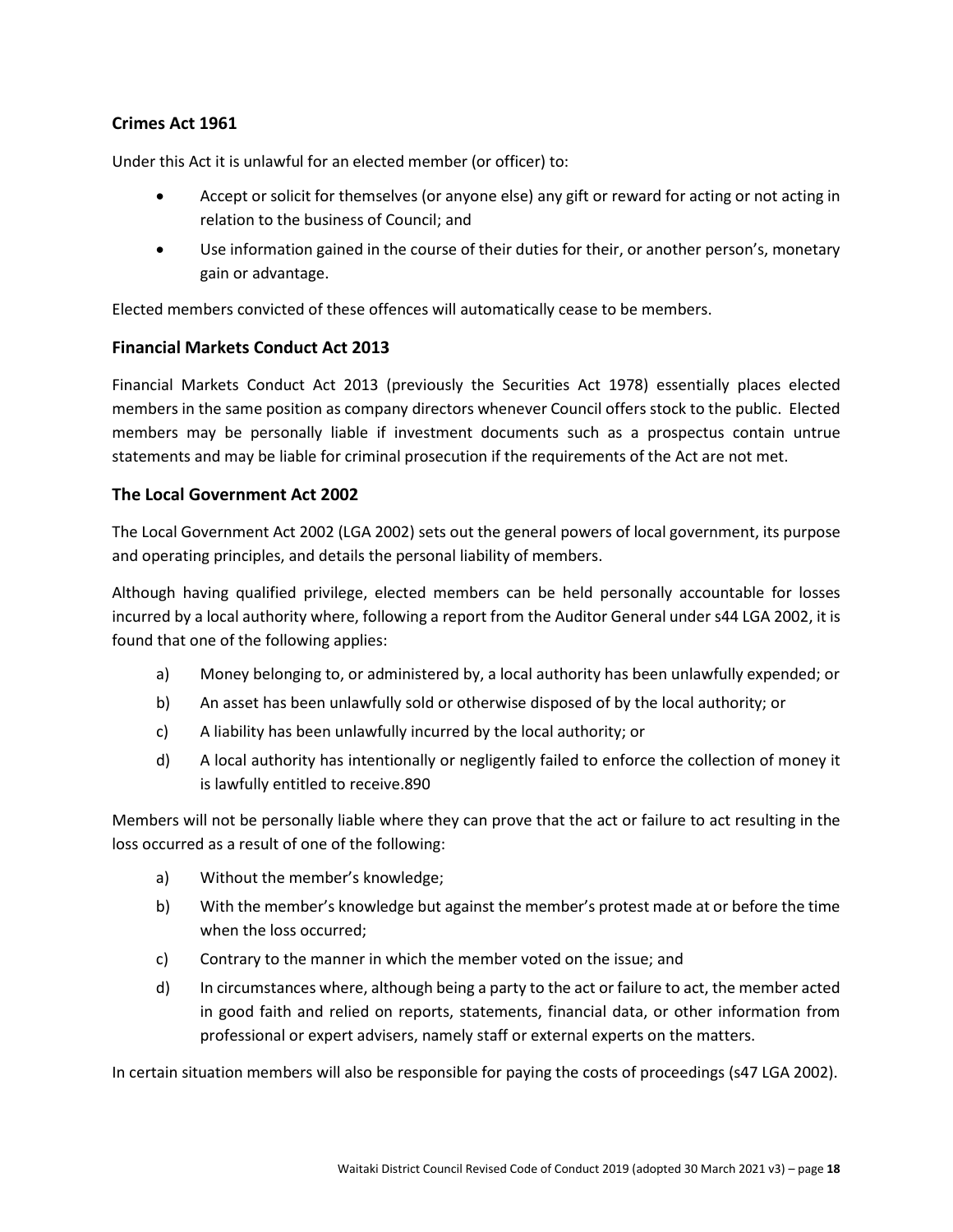## <span id="page-18-0"></span>**Appendix C: Process where a complaint is referred to an independent investigator**

*The following process is a guide only and Councils are encouraged to adapt this to their own specific circumstances.*

#### **Step 1: Chief Executive receives complaint**

On receipt of a complaint under the Code, whether from a member (because the complaint involves the Mayor/Chair) or from the Mayor/Chair after an initial assessment, the Chief Executive will refer the complaint to an investigator selected from a list agreed at the start of the triennium. The Chief Executive will also:

- Inform the complainant that the complaint has been referred to the independent investigator and the name of the investigator, and refer them to the process for dealing with complaints as set out in the Code; and
- Inform the respondent that a complaint has been made against them, the name of the investigator and remind them of the process for dealing with complaints as set out in the Code.

#### **Step 2: Investigator makes preliminary assessment**

On receipt of a complaint the investigator will assess whether:

- 1. The complaint is trivial or frivolous and should be dismissed;
- 2. The complaint is outside the scope of the Code and should be re-directed to another agency or institutional process;
- 3. The complaint is minor or non-material; or
- 4. The complaint is material and a full assessment is required.

In making the assessment the investigator may make whatever initial inquiry is necessary to determine their recommendations, including interviewing relevant parties, which are then forwarded to the Council's Chief Executive. On receiving the investigator's preliminary assessment, the Chief Executive will:

- 1. Where an investigator determines that a complaint is trivial or frivolous, inform the complainant, respondent and other members (if there are no grounds for confidentiality) of the investigator's decision.
- 2. In cases where the investigator finds that the complaint involves a potential legislative breach and outside the scope of the Code, forward the complaint to the relevant agency and inform the Chief Executive who will then inform the complainant, the respondent and members.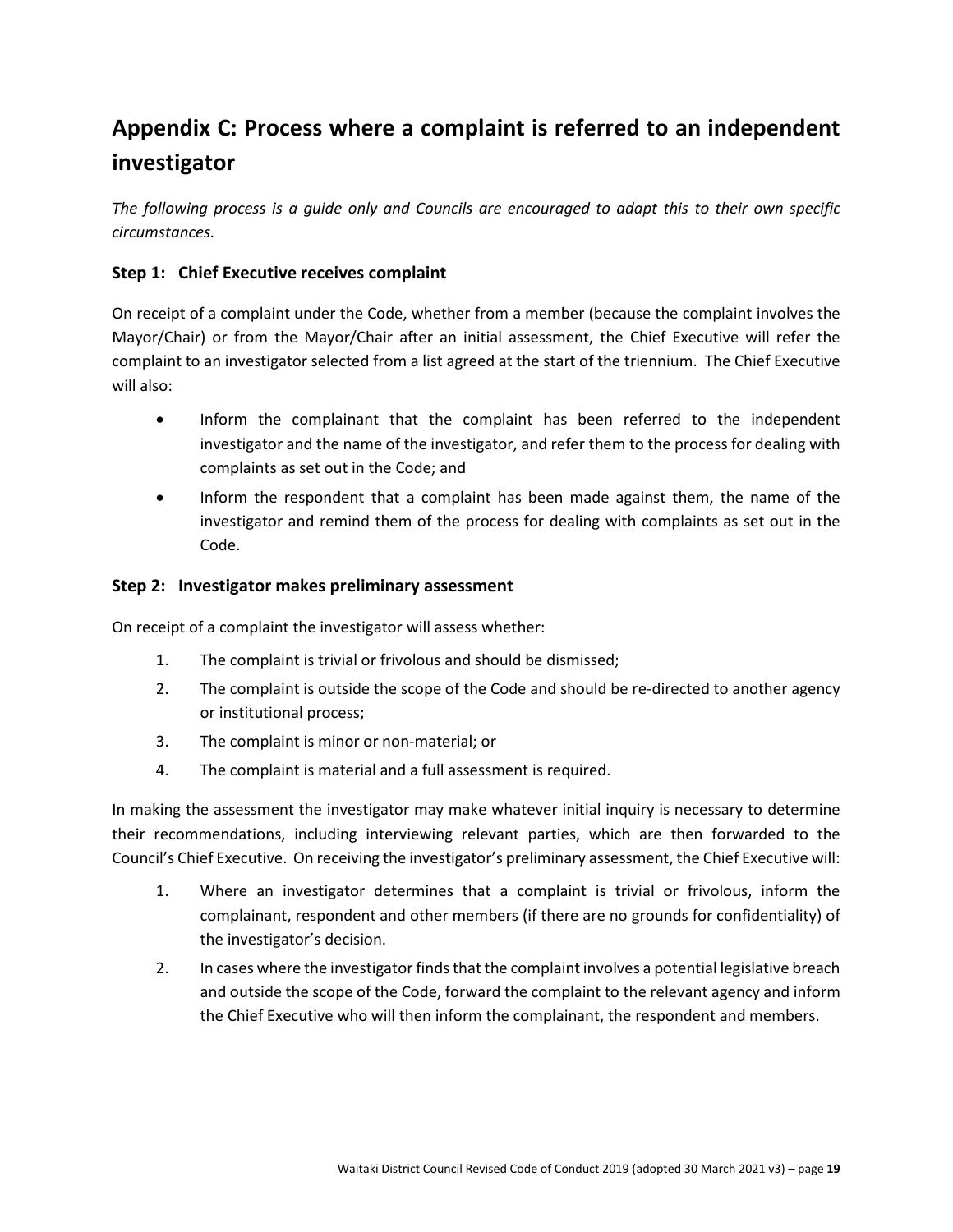#### **Step 3: Actions where a breach is found to be non-material**

If the subject of a complaint is found to be non-material, but more than trivial or frivolous, the investigator will inform the chief executive and, if they choose, recommend a course of action appropriate to the breach, such as:

- That the respondent is referred to the Mayor/Chair for guidance; and/or
- That the respondent attends appropriate courses or programmes to increase their knowledge and understanding of the matters resulting in the complaint.

The Chief Executive will advise both the complainant and the respondent of the investigator's decision and any recommendations, neither of which are open to challenge. Any recommendations made in response to a non-material breach are non-binding on the respondent and the Council.

#### **Step 4: Actions where a breach is found to be material**

If the subject of a complaint is found to be material, the investigator will inform the Chief Executive, who will inform the complainant and respondent. The investigator will then prepare a report for the Council on the seriousness of the breach. In preparing that report, the investigator may:

- Consult with the complainant, respondent and any directly affected parties; and/or
- Undertake a hearing with relevant parties; and/or
- Refer to any relevant documents or information.

On receipt of the investigator's report, the Chief Executive will prepare a report for the relevant Council body charged with assessing and ruling on material complaints, which will meet to consider the findings and determine whether or not a penalty, or some other form of action, will be imposed. The Chief Executive's report will include the investigator's full report.

#### **Step 5: Process for considering the investigator's report**

The investigator's report will be decided by the Council or adjudicative body established for considering reports on Code of Conduct complaints, or any other body that the Council may resolve, noting that the process will meet the principles set out in section 12.1 of the Code.

The Council, or adjudicative body, will consider the Chief Executive's report in open meeting, except where the alleged breach concerns matters that justify, in accordance with LGOIMA, the exclusion of the public. Before making any decision on a specific complaint, the relevant body will give the respondent an opportunity to appear and speak in their own defense. Members with an interest in the proceedings, including the complainant and the respondent, should not take part in these proceedings in a decisionmaking capacity.

The form of penalty that might be applied will depend on the nature of the breach and may include actions set out in clause 13.1 of the Code.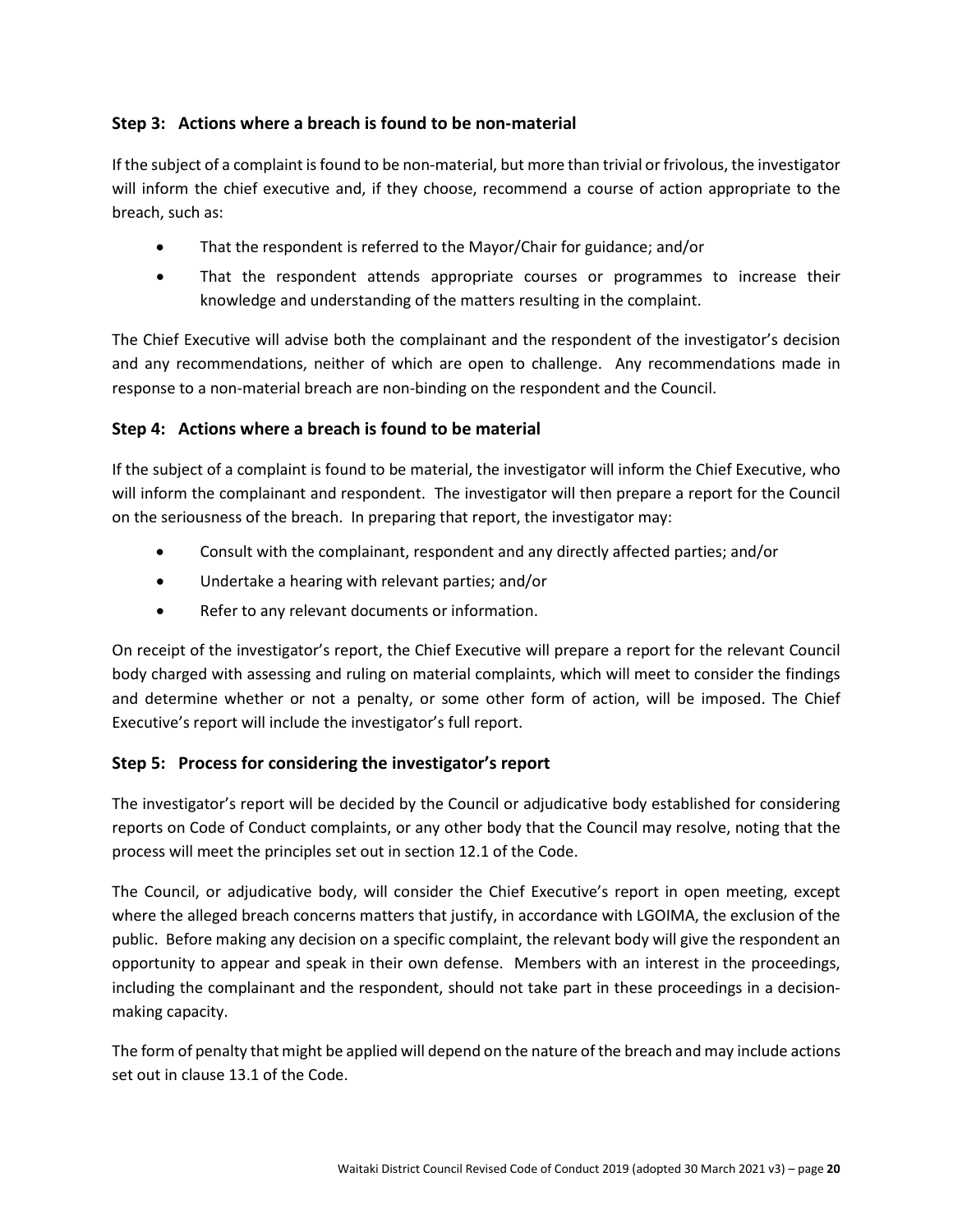The report, including recommendations from the adjudicative body, should that body have no formal delegations, will be heard and accepted by the Council in open session, unless grounds for excluding the public exist, without debate.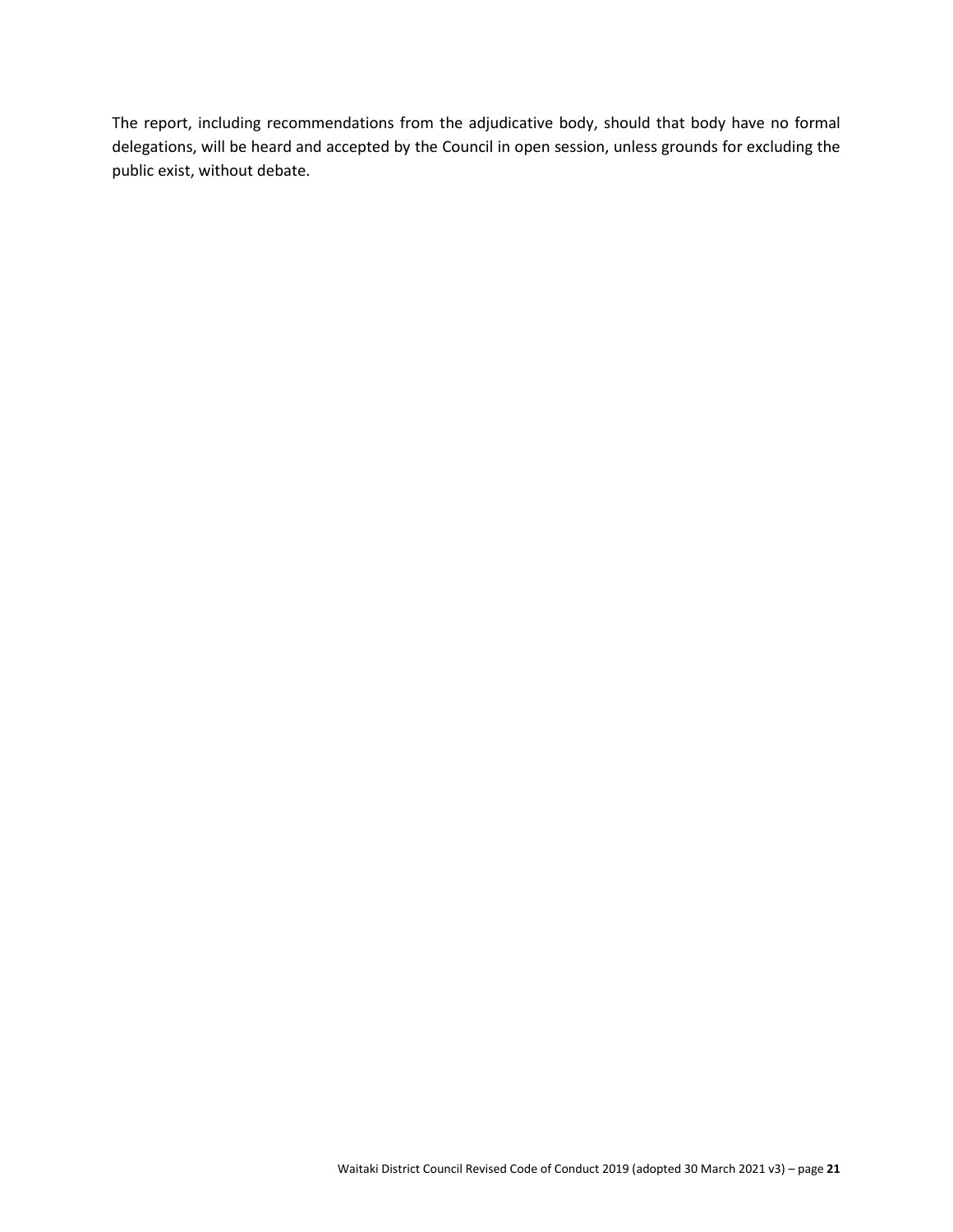## Otago Territorial Authorities: **List of Independent Code of Conduct Investigators**

The membership list is as follows:

David Benham (ex Greater Wellington Regional Council Chair) Email: [david.benham48@gmail.com](mailto:david.benham48@gmail.com) Mobile: 027 445 0891

Steph Dhyberg (lawyer from Dhyberg – Drayton) Email: [steph@ddelaw.co.nz](mailto:steph@ddelaw.co.nz) Mobile: 027 280 3444

Steve McDowell (co-director of Meeting and Governance Solutions) Email: [steve@smcl.co.nz](mailto:steve@smcl.co.nz) Mobile: 027 627 3606

Bruce Robertson (ex Office of the Auditor General) Email: [bruce.robertson@rbrl.co.nz](mailto:bruce.robertson@rbrl.co.nz) Mobile: 027 535 7785

Linda Robertson (director) Email: [linda@rml.net.nz](mailto:linda@rml.net.nz) Mobile: 021 895 519

Richard Thomson (ex Councillor DCC) Email: [Richard.Thomson@xtra.co.nz](mailto:Richard.Thomson@xtra.co.nz) Mobile: 027 224 5739

Vern Walsh (co-director of Meeting and Governance Solutions) Email: [vern@meetinggovernance.co.nz](mailto:vern@meetinggovernance.co.nz) Mobile: 021 770 283

Colin Weatherall (ex Councillor DCC) Email: [colin.weatherall@dcc.govt.nz](mailto:colin.weatherall@dcc.govt.nz) Mobile: 021 717 070

Pamela Peters Email: [pamela@watsonpeters.co.nz](mailto:pamela@watsonpeters.co.nz) Mobile: 027 476 6982